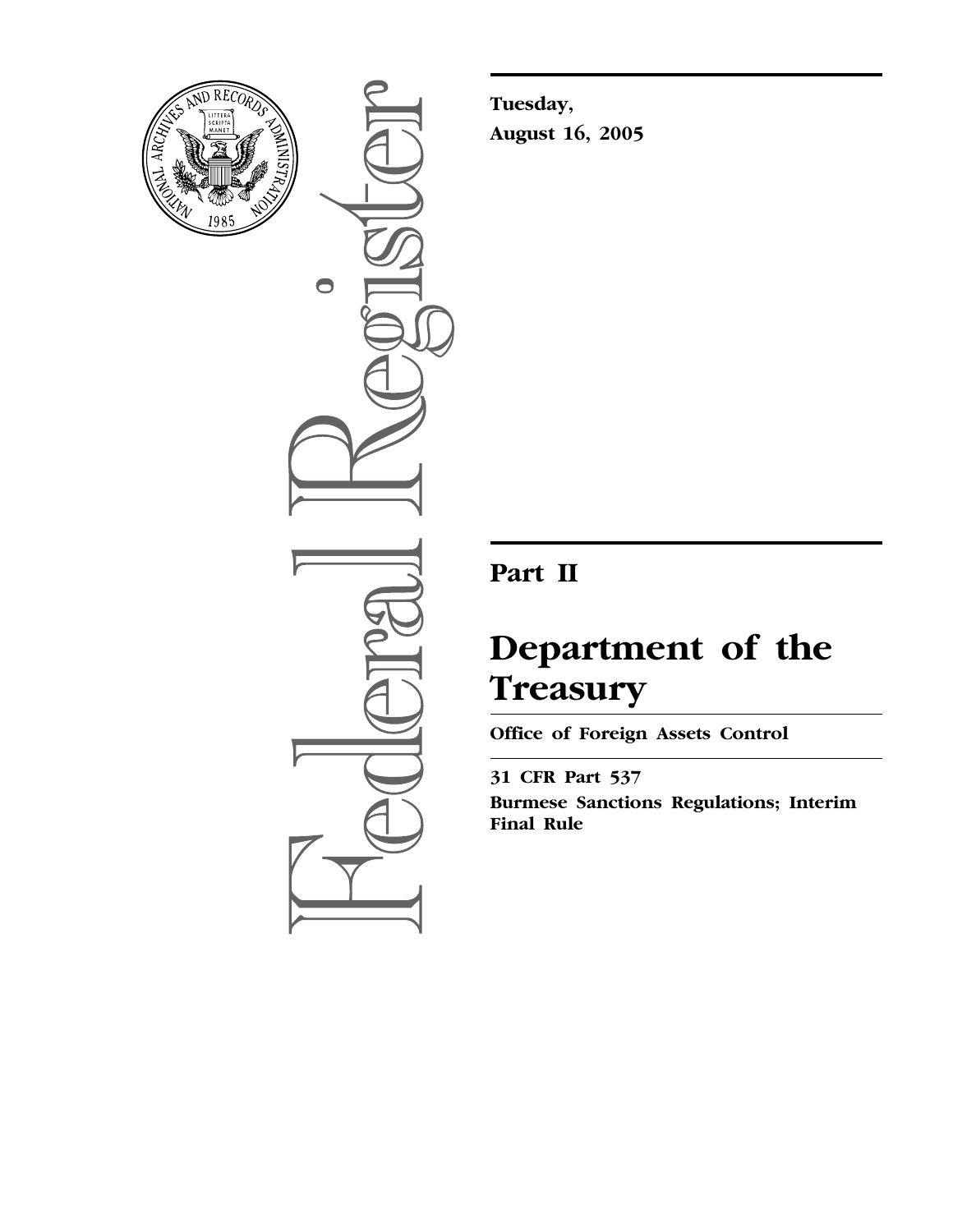#### **DEPARTMENT OF THE TREASURY**

#### **Office of Foreign Assets Control**

#### **31 CFR Part 537**

#### **Burmese Sanctions Regulations**

**AGENCY:** Office of Foreign Assets Control, Treasury. **ACTION:** Interim final rule.

**SUMMARY:** The Office of Foreign Assets Control of the U.S. Department of the Treasury is amending and reissuing in their entirety the Burmese Sanctions Regulations to implement Executive Order 13310 of July 28, 2003, which placed new sanctions on Burma.

**DATES:** *Effective Date:* August 16, 2005. *Comments:* Written comments must be received no later than October 17, 2005.

**ADDRESSES:** You may submit comments by any of the following methods:

• [Federal eRulemaking Portal:](http://www.regulations.gov) *http:// www.regulations.gov.* Follow the instructions for submitting comments.

• Agency Web Site: *http:// [www.treas.gov/offices/enforcement/](http://www.treas.gov/offices/enforcement/ofac/comment.html)*

*ofac/comment.html.*

• Fax: Chief of Records, (202) 622– 1657.

• Mail: Chief of Records, ATTN: Request for Comments, Office of Foreign Assets Control, Department of the Treasury, 1500 Pennsylvania Avenue, NW., Washington, DC 20220.

*Instructions:* All submissions received must include the agency name and the FR Doc. number that appears at the end of this document. Comments received will be posted without change to *[http://www.treas.gov/ofac,](http://www.treas.gov/ofac)* including any personal information provided. For detailed instructions on submitting comments and additional information on the rulemaking process, see the ''Public Participation'' heading of the **SUPPLEMENTARY INFORMATION** section of this document. To read background documents or comments received, go to *[http://www.treas.gov/ofac.](http://www.treas.gov/ofac)*

**FOR FURTHER INFORMATION CONTACT:** Chief of Licensing, tel.: (202) 622–2480 or Chief of Policy Planning and Program Management, tel.: (202) 622–4855, Office of Foreign Assets Control, or Chief Counsel, tel.: (202) 622–2410, Office of Chief Counsel (Foreign Assets Control), Department of the Treasury, Washington, DC 20220 (not toll free numbers).

#### **SUPPLEMENTARY INFORMATION:**

#### **Electronic and Facsimile Availability**

This file is available for download without charge in ASCII and Adobe

Acrobat readable (\*.PDF) formats at *GPO Access. GPO Access* supports [HTTP, FTP, and Telnet at](http://fedbbs.access.gpo.gov) *http:// fedbbs.access.gpo.gov.* It may also be accessed by modem dialup at (202) 512– 1387 followed by typing ''/GO/FAC.'' Paper copies of this document can be obtained by calling the Government Printing Office at (202) 512–1530. This document and additional information concerning the programs of the Office of Foreign Assets Control are available for downloading from the Office's Internet Home Page: *[http://www.treas.gov/ofac,](http://www.treas.gov/ofac)* or via FTP at *ofacftp.treas.gov.* Facsimiles of information are available through the Office's 24-hour fax-ondemand service: Call (202) 622–0077 using a fax machine, fax modem, or (within the United States) a touch-tone telephone.

#### **Background**

On May 20, 1997, in response to the Burmese government's large-scale repression of, and violence against, the democratic opposition, President Clinton issued Executive Order 13047, determining that these actions and policies of the Government of Burma constituted an unusual and extraordinary threat to the national security and foreign policy of the United States and declaring a national emergency to deal with that threat. Executive Order 13047 prohibits new investment in Burma by U.S. persons and any facilitation by a U.S. person of new investment in Burma by a foreign person.

On July 28, 2003, the Burmese Freedom and Democracy Act of 2003 (BFDA) was signed into law, to restrict the financial resources of Burma's ruling military junta, the State Peace and Development Council (SPDC). The BFDA requires the President to ban the importation into the United States of products of Burma, beginning 30 days after the date of enactment of the BFDA, as well as to consider blocking the assets of certain SPDC members and taking steps to prevent further financial or technical assistance to Burma until certain conditions are met.

To implement the BFDA and to take additional steps with respect to the Government of Burma's continued repression of the democratic opposition in Burma, the President issued Executive Order 13310 (the ''Order'') on July 28, 2003. The Order blocks all property and interests in property of the persons listed in the Annex to the Order and of certain persons determined, at a future point, by the Secretary of the Treasury, in consultation with the Secretary of State, to meet the criteria set forth in the Order. It also bans the

importation into the United States of products of Burma (while waiving the ban where it would conflict with the international obligations of the United States under certain conventions on diplomatic and consular relations and similar agreements) and the exportation or reexportation to Burma of financial services from the United States or by U.S. persons. The Order exempts from its blocking and financial service prohibitions any transactions pursuant to pre-May 21, 1997 agreements between a U.S. person and any entity in Burma. It authorizes the Secretary of the Treasury, in consultation with the Secretary of State, to take such actions, including the promulgation of rules and regulations, as may be necessary to carry out the purposes of the Order.

In implementation of the Order, the Office of Foreign Assets Control (''OFAC'') is amending the Burmese Sanctions Regulations, 31 CFR part 537 (the ''Regulations''), and, due to the extensive nature of these amendments, reissuing the Regulations in their entirety. Section 537.201 of the Regulations implements section 1 of the Order and blocks all property and interests in property of (1) persons listed in the Annex to the Order; and (2) persons determined by the Secretary of the Treasury, in consultation with the Secretary of State, to be senior officials of the Government of Burma or of certain Burmese political organizations, or to be owned or controlled by, or acting for or on behalf of, any person whose property or interests in property are blocked pursuant to the Order.

Section 537.202 of the Regulations implements section 2 of the Order. Section 537.202(a) prohibits the exportation or reexportation of financial services to Burma from the United States or by U.S. persons, wherever located. The term *exportation or reexportation of financial services to Burma* is defined in § 537.305 of the Regulations to mean any activity with a monetary aspect, including, but not limited to, banking services, insurance services, and brokering services. A note to § 537.305 explains the unique nature of this defined term. Section 537.202(b) prohibits any approval, financing, facilitation, or guarantee by a U.S. person, wherever located, of a foreign person's transaction in cases in which that transaction would be prohibited if engaged in by a U.S. person.

Section 537.203 of the Regulations implements section 3 of the Order and prohibits the importation into the United States of articles that are products of Burma.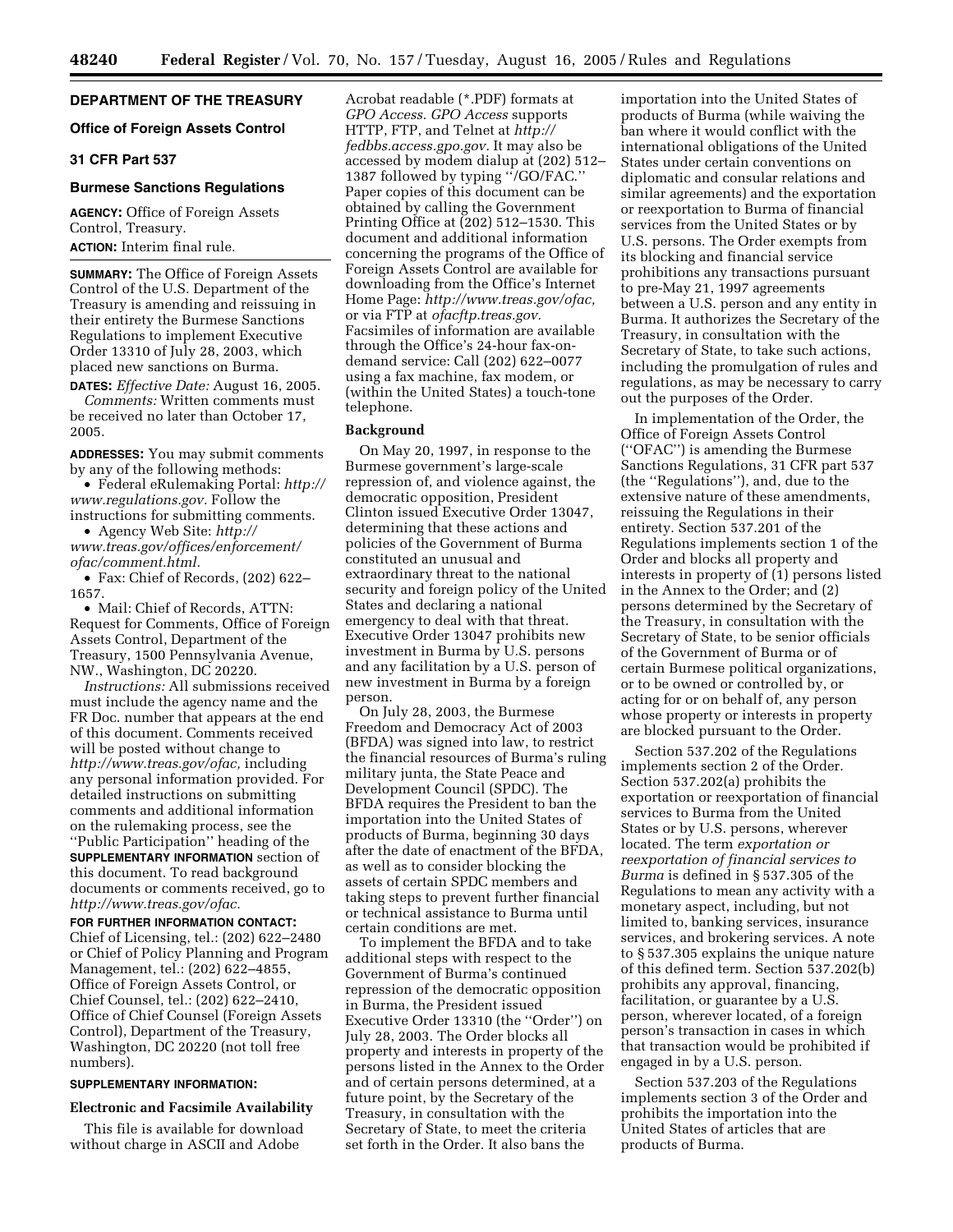The pre-existing prohibition on new investment in Burma is set forth in § 537.204.

Section 537.206 of the Regulations implements section 4 of the Order and prohibits any transaction by a U.S. person or within the United States that evades or avoids, or that has the purpose of evading or avoiding, or attempts to violate, any of the prohibitions set forth in the Order.

Exemptions from the prohibitions contained in the Regulations are set forth in § 537.210. Paragraphs (a), (b) and (d) of § 537.210 contain the exemptions from the President's powers under the International Emergency Economic Powers Act (50 U.S.C. 1702), as set forth in § 203 of that act. Paragraph (c) of section 537.210 implements section 13 of the Order by exempting from the prohibitions contained in the Regulations activities undertaken pursuant to pre-May 21, 1997 contracts, other than those for the importation of Burmese products, between U.S. persons and either the Government of Burma or a nongovernmental entity in Burma.

Subpart C of the Regulations contains definitions of terms used in the Regulations. Subpart D contains interpretations clarifying the prohibitions of this part. Transactions otherwise prohibited by this part but found to be consistent with U.S. policy may be authorized by a general license contained in subpart E of the Regulations or by a specific license issued pursuant to the procedures described in subpart D of the Reporting, Procedures and Penalties Regulations set forth in part 501 of chapter V of title 31, Code of Federal Regulations. Penalties for violations of the Regulations are set forth in subpart G of part 537.

As part of several general licenses issued prior to the publication of these regulations, OFAC had authorized certain transfers through financial institutions whose property or interests in property were blocked pursuant to § 537.201(a), provided that the account was not on the books of a financial institution that was a U.S. person. The text explaining this authorization has been removed from particular license sections and, to denote general application, appears in § 537.404, an interpretive section that explains the circumstances under which transactions incident to licensed transactions are authorized.

#### **Public Participation; Procedural Requirements**

Because the Regulations involve a foreign affairs function, the provisions of Executive Order 12866 and the Administrative Procedure Act (5 U.S.C. 553) (the ''APA'') requiring notice of proposed rulemaking, opportunity for public participation, and delay in effective date are inapplicable. However, this rule is being issued in interim form, and comments will be considered in the development of final regulations. Accordingly, the Department encourages interested persons who wish to comment to do so at the earliest possible time to permit the fullest consideration of their views. Comments may address the impact of the Regulations on the submitter's activities, whether of a commercial, noncommercial or humanitarian nature, as well as changes that would improve the clarity and organization of the Regulations.

The period for submission of comments will close October 17, 2005. The Department will consider all comments postmarked before the close of the comment period in developing final regulations. Comments received after the end of the comment period will be considered if possible, but their consideration cannot be assured. The Department will not accept public comments accompanied by a request that a part or all of the submission be treated confidentially because of its business proprietary nature or for any other reason. The Department will return such submissions to the originator without considering them in the development of final regulations. In the interest of accuracy and completeness, the Department requires comments in written form.

All public comments on these Regulations will be a matter of public record. Copies of the public record concerning these Regulations will be made available not sooner than November 14, 2005 and will be obtainable from OFAC's Web site *[\(http://www.treas.gov/ofac\)](http://www.treas.gov/ofac)*. If that service is unavailable, written requests for copies may be sent to: Office of Foreign Assets Control, U.S. Department of the Treasury, 1500 Pennsylvania Ave., NW., Washington, DC 20220, Attn: Chief, Records Division.

Because no notice of proposed rulemaking is required for this rule, the Regulatory Flexibility Act (5 U.S.C. 601–612) does not apply.

#### **Paperwork Reduction Act**

The collections of information related to the Regulations are contained in 31 CFR part 501 (the ''Reporting and Procedures Regulations''). Pursuant to the Paperwork Reduction Act of 1995 (44 U.S.C. 3507), those collections of information have been previously

approved by the Office of Management and Budget under control number 1505– 0164. An agency may not conduct or sponsor, and a person is not required to respond to, a collection of information unless the collection of information displays a valid control number.

#### **List of Subjects in 31 CFR Part 537**

Administrative practice and procedure, Banks, Banking, Blocking of assets, Burma, Exports, Foreign trade, Humanitarian aid, Imports, Information, Investments, Loans, New Investment, Penalties, Reporting and recordkeeping requirements, Services, Specially Designated Nationals, Transportation.

■ For the reasons set forth in the preamble, part 537 of 31 CFR chapter V is revised to read as follows:

#### **PART 537—BURMESE SANCTIONS REGULATIONS**

#### **Subpart A—Relation of This Part to Other Laws and Regulations**

Sec.

537.101 Relation of this part to other laws and regulations.

#### **Subpart B—Prohibitions**

- 537.201 Prohibited transactions involving certain blocked property.
- 537.202 Prohibited exportation or reexportation of financial services to Burma.
- 537.203 Prohibited importation of products of Burma.
- 537.204 Prohibited new investment in Burma.
- 537.205 Prohibited facilitation.
- 537.206 Evasions; attempts; conspiracies.
- 537.207 Effect of transfers violating the
- provisions of this part. 537.208 Holding of funds in interest-
- bearing accounts; investment and reinvestment.
- 537.209 Expenses of maintaining blocked
- property; liquidation of blocked account. 537.210 Exempt transactions.
- 

#### **Subpart C—General Definitions**

- 537.301 Blocked account; blocked property.
- 537.302 Economic development of
- resources located in Burma.
- 537.303 Effective date.
- Entity.
- 537.305 Exportation or reexportation of
- financial services to Burma.<br>537.306 Foreign person.
- 537.306 Foreign person.<br>537.307 Government of
- 537.307 Government of Burma.<br>537.308 Information or informa Information or informational materials.
- 
- 537.309 Interest. 537.310 Licenses; general and specific.<br>537.311 New investment.
- 
- 537.311 New investment. 537.312 Nongovernmental entity in Burma.
- 
- 537.313 Person.
- 537.314 Product of Burma.<br>537.315 Property; property
- 537.315 Property; property interest.
	- Resources located in Burma.<br>Transfer
- 537.317<br>537.318
- 537.318 United States.<br>537.319 U.S. depositor
- U.S. depository institution.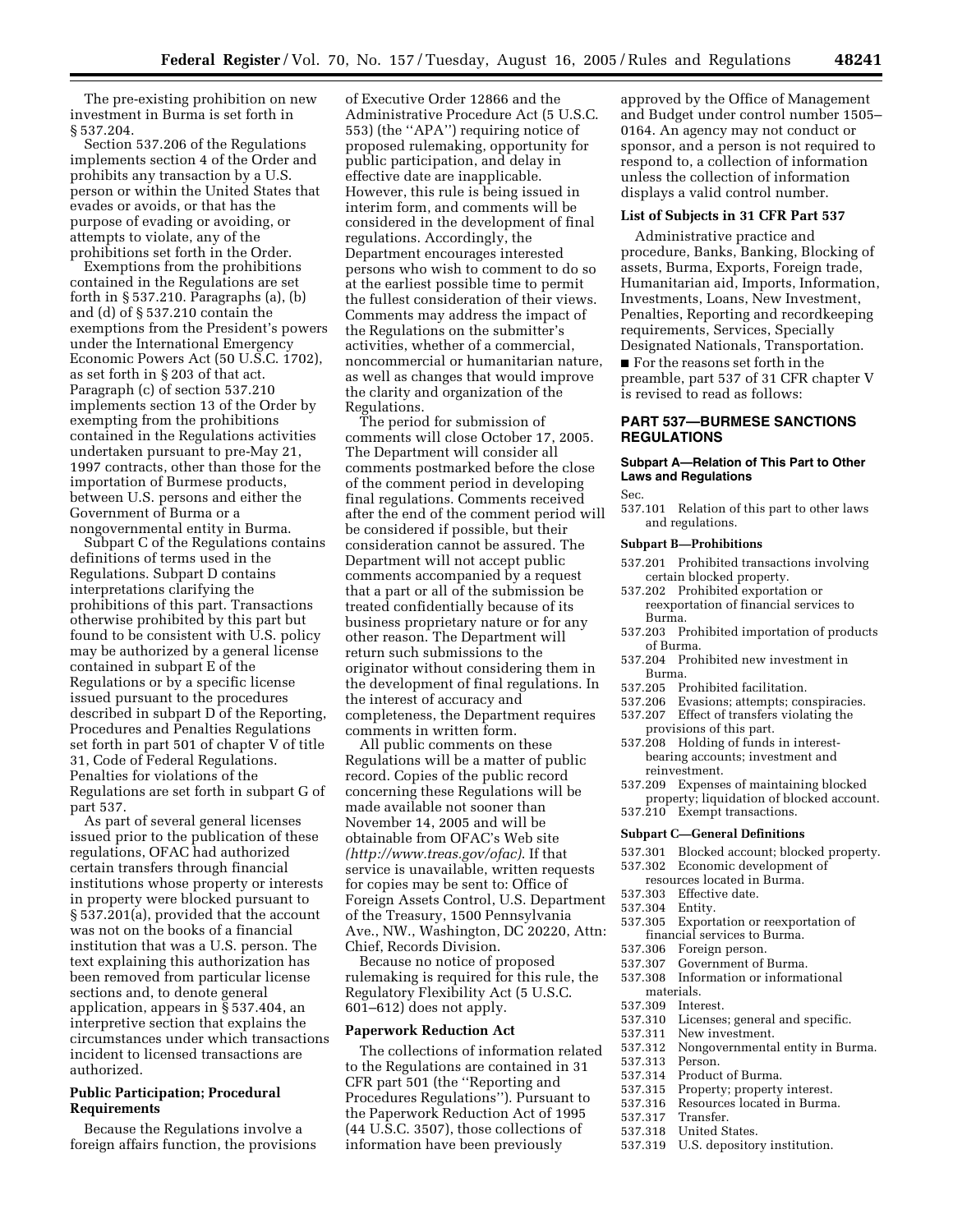- 537.320 U.S. financial institution.
- 537.321 U.S. person.
- 537.322 U.S. registered broker or dealer in securities.
- 537.323 U.S. registered money transmitter.

#### **Subpart D—Interpretations**

- 537.401 Reference to amended sections.
- 537.402 Effect of amendment.
- 537.403 Termination and acquisition of an interest in blocked property.
- 537.404 Transactions incidental to a licensed transaction authorized.
- 537.405 Provision of services.
- 537.406 Offshore transactions.
- 537.407 Payments from blocked accounts to satisfy obligations prohibited.
- 537.408 Setoffs prohibited.
- 537.409 Activities under pre-May 21, 1997 agreements.
- 537.410 Contracts and subcontracts regarding economic development of resources in Burma.
- 537.411 Purchase of shares in economic development projects in Burma.
- 537.412 Investments in entities involved in economic development projects in Burma.
- 537.413 Sale of interest in economic development projects in Burma.

#### **Subpart E—Licenses, Authorizations and Statements of Licensing Policy**

- 537.501 General and specific licensing procedures.
- 537.502 Effect of license or authorization.
- 537.503 Exclusion from licenses.
- 537.504 Payments and transfers to blocked accounts in U.S. financial institutions.
- 537.505 Entries in certain accounts for normal service charges authorized.
- 537.506 Investment and reinvestment of certain funds.
- 537.507 Provision of certain legal services authorized.
- 537.508 Authorization of emergency medical services.
- 537.509 Official activities of the U.S. Government and certain international organizations.
- 537.510 Third-country diplomatic and consular funds transfers.
- 537.511 Importation of accompanied baggage and household effects of U.S. diplomatic and consular officials.
- 537.512 Importation for official or personal use by foreign diplomatic and consular officials.
- 537.513 Importation and exportation of diplomatic pouches.
- 537.514 Importation of certain personal and household effects.
- 537.515 Importation of information or informational materials.
- 537.516 Importation of Burmese-origin articles and incidental transactions.
- 537.517 Noncommercial, personal remittances.
- 537.518 Transactions incident to exportations to Burma.
- 537.519 Activities undertaken pursuant to certain pre-May 21, 1997 agreements.
- 537.520 Payments for overflights of Burmese airspace.
- 537.521 Operation of accounts.
- 537.522 Certain transactions related to patents, trademarks and copyrights authorized.
- 537.523 Authorization of nongovernmental organizations to engage in humanitarian or religious activities.
- 537.524 Divestiture of U.S. person's investments in Burma.
- 537.525 Transactions related to U.S. citizens residing in Burma.
- 537.526 Authorized transactions necessary and ordinarily incident to publishing.

#### **Subpart F—Reports**

#### 537.601 Records and Reports.

#### **Subpart G—Penalties**

- 537.701 Penalties.
- 537.702 Prepenalty notice.
- 537.703 Response to prepenalty notice; informal settlement.
- 537.704 Penalty imposition or withdrawal. 537.705 Administrative collection; referral to United States Department of Justice.

#### **Subpart H—Procedures**

- 537.801 Procedures.
- 537.802 Delegation by the Secretary of the Treasury.

#### **Subpart I—Paperwork Reduction Act**

537.901 Paperwork Reduction Act notice.

**Authority:** 3 U.S.C. 301; 31 U.S.C. 321(b); 50 U.S.C 1601–1651, 1701–1706; Sec. 570, Pub. L. 104–208, 110 Stat. 3009; Pub. L. 108– 61, 117 Stat. 864; E.O. 13047, 62 FR 28301, 3 CFR 1997 Comp., p. 202; E.O. 13310, 68 FR 44853, 3 CFR 2004 Comp., p. 241.

#### **Subpart A—Relation of This Part to Other Laws and Regulations**

#### **§ 537.101 Relation of this part to other laws and regulations.**

This part is separate from, and independent of, the other parts of this chapter, with the exception of part 501 of this chapter, the recordkeeping and reporting requirements and license application and other procedures of which apply to this part. Actions taken pursuant to part 501 of this chapter with respect to the prohibitions contained in this part are considered actions taken pursuant to this part. Differing foreign policy and national security circumstances may result in differing interpretations of similar language among the parts of this chapter. No license or authorization contained in or issued pursuant to those other parts authorizes any transaction prohibited by this part. No license or authorization contained in or issued pursuant to any other provision of law or regulation authorizes any transaction prohibited by this part. No license or authorization contained in or issued pursuant to this part relieves the involved parties from complying with any other applicable laws or regulations.

#### **Subpart B—Prohibitions**

#### **§ 537.201 Prohibited transactions involving certain blocked property.**

(a) Except as authorized by regulations, orders, directives, rulings, instructions, licenses or otherwise, and notwithstanding any contracts entered into or any license or permit granted prior to 12:01 a.m. eastern daylight time, July 29, 2003, all property and interests in property of the following persons that are in the United States, that hereafter come within the United States, or that are or hereafter come within the possession or control of U.S. persons, including their overseas branches, are blocked and may not be transferred, paid, exported, withdrawn or otherwise dealt in:

(1) Any person listed in the Annex to Executive Order 13310 of July 28, 2003 (68 FR 44853, July 30, 2003); and

(2) Any person determined by the Secretary of the Treasury, in consultation with the Secretary of State,

(i) To be a senior official of the Government of Burma, the State Peace and Development Council of Burma, the Union Solidarity and Development Association of Burma, or any successor entity to any of the foregoing, or

(ii) To be owned or controlled by, or acting or purporting to act for or on behalf of, directly or indirectly, any person whose property or interests in property are blocked pursuant to this section.

NOTE TO PARAGRAPH (a) OF § 537.201:

The names of persons whose property or interests in property are blocked pursuant to § 537.201(a) are announced in the **Federal Register**, published on OFAC's Web site, and incorporated on an ongoing basis with the identifier [BURMA]into Appendix A to this chapter V.

(b) Unless otherwise authorized by this part or by a specific license expressly referring to this section, any dealing in any security (or evidence thereof) held within the possession or control of a U.S. person and either registered or inscribed in the name of or known to be held for the benefit of any person whose property or interests in property are blocked pursuant to paragraph (a) of this section is prohibited. This prohibition includes but is not limited to the transfer (including the transfer on the books of any issuer or agent thereof), disposition, transportation, importation, exportation, or withdrawal of any such security or the endorsement or guaranty of signatures on any such security. This prohibition applies irrespective of the fact that at any time (whether prior to, on, or subsequent to 12:01 a.m. eastern daylight time, July 29, 2003) the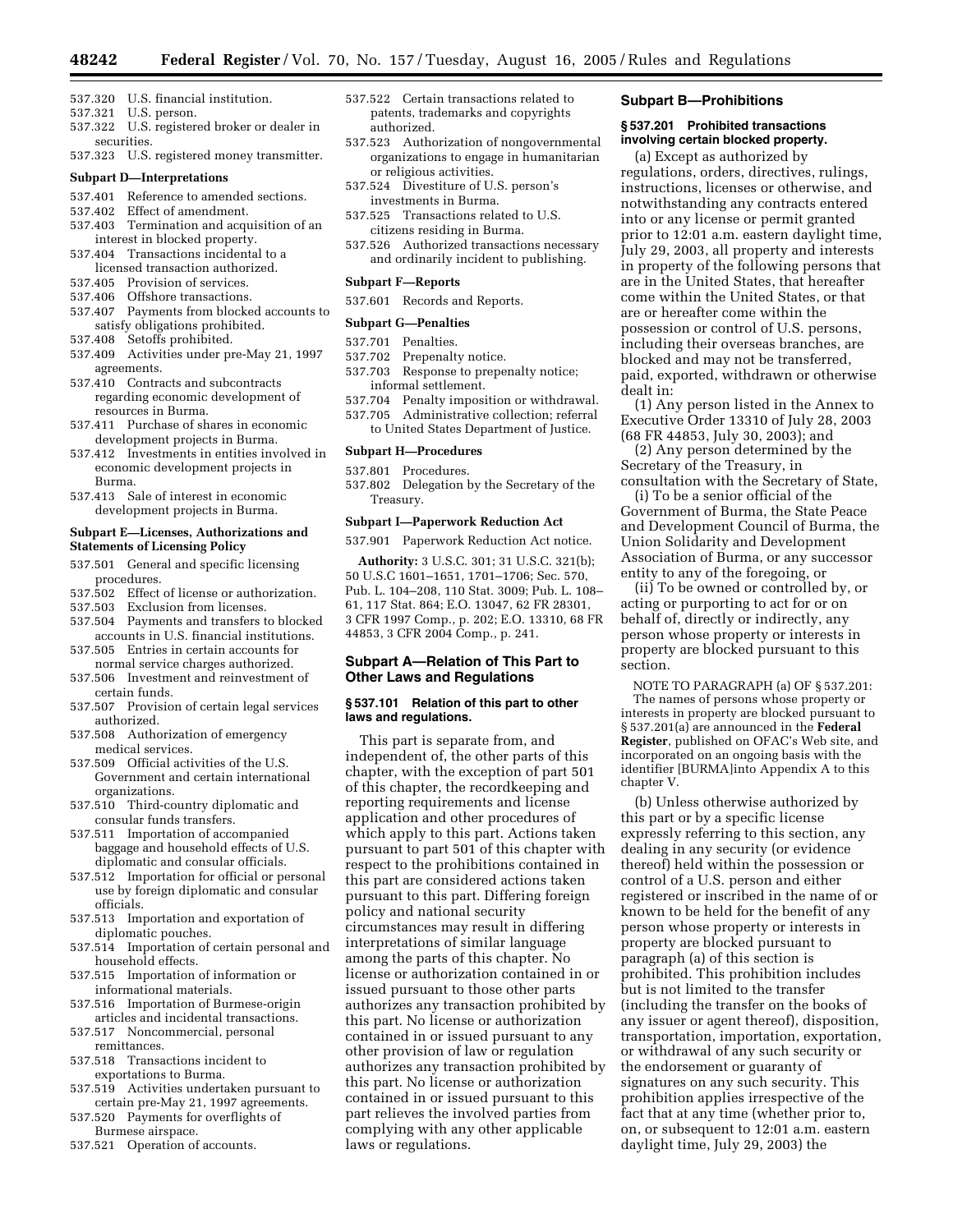registered or inscribed owner of any such security may have or might appear to have assigned, transferred, or otherwise disposed of the security.

#### **§ 537.202 Prohibited exportation or reexportation of financial services to Burma.**

Except as authorized, and notwithstanding any contracts entered into or any license or permit granted prior to July 29, 2003, the exportation or reexportation of financial services to Burma, directly or indirectly, from the United States or by a U.S. person, wherever located, is prohibited.

#### **§ 537.203 Prohibited importation of products of Burma.**

Except as otherwise authorized, and notwithstanding any contracts entered into or any license or permit granted prior to August 28, 2003, the importation into the United States of any article that is a product of Burma is prohibited.

NOTE TO § 537.203: Section 3(b) of the Burmese Freedom and Democracy Act of 2003 provides that the prohibition contained in this section may be waived by the President for any or all articles that are a product of Burma if the President determines and notifies specified committees of Congress that to do so is in the national interest of the United States. Therefore, the Office of Foreign Assets Control will not issue licenses authorizing transactions prohibited under this section in the absence of such a waiver process. The President's waiver functions and authorities under section 3(b) have been delegated to the Secretary of State.

#### **§ 537.204 Prohibited new investment in Burma.**

Except as otherwise authorized, new investment, as defined in § 537.311, in Burma by U.S. persons is prohibited.

NOTE TO § 537.204: Section 570 of the Foreign Operations, Export Financing, and Related Programs Appropriations Act, 1997 (*Public Law 104–208*) provides that the prohibition contained in this section may be waived, temporarily or permanently, by the President if he determines and certifies to Congress that the application of this sanction would be contrary to the national interests of the United States. Licenses are thus not available for purposes of authorizing transactions prohibited under this section in the absence of such a waiver determination and certification to Congress.

#### **§ 537.205 Prohibited facilitation.**

(a) Except as otherwise authorized, U.S. persons, wherever located, are prohibited from approving, financing, facilitating, or guaranteeing a transaction by a person who is a foreign person where the transaction would be prohibited if performed by a U.S. person or within the United States.

(b) With respect to new investment in Burma, the prohibition against facilitation does not include the entry into, performance of, or financing of a contract to sell or purchase goods, services, or technology unless such contract includes any of the activities described in § 537.311(a)(2), (3) or (4).

NOTE TO § 537.205: This section's prohibitions include, but are not limited to, the approval, financing, facilitation, or guarantee of transactions prohibited by either section 570 of the Foreign Operations, Export Financing, and Related Programs Appropriations Act, 1997 (Pub. L. 104–208), or the Burmese Freedom and Democracy Act of 2003 (Pub. L. 108–61). The prohibitions of these two statutes may be waived by the President upon the making of certain determinations and notification to Congress. Therefore, the Office of Foreign Assets Control will not issue licenses authorizing the approval, financing, facilitation, or guarantee of the transactions prohibited by these statutes in the absence of such waivers.

#### **§ 537.206 Evasions; attempts; conspiracies.**

(a) Any transaction by a U.S. person or within the United States on or after the effective date that evades or avoids, has the purpose of evading or avoiding, or attempts to violate any of the prohibitions set forth in this part is prohibited.

(b) Any conspiracy formed to violate any of the prohibitions set forth in this part is prohibited.

NOTE TO § 537.206: *See* § 537.303 for a definition of the term *effective date.*

#### **§ 537.207 Effect of transfers violating the provisions of this part.**

(a) Any transfer after July 28, 2003, that is in violation of any provision of this part or of any regulation, order, directive, ruling, instruction, or license issued pursuant to this part, and that involves any property or interest in property blocked pursuant to § 537.201(a), is null and void and shall not be the basis for the assertion or recognition of any interest in or right, remedy, power, or privilege with respect to such property or property interests.

(b) No transfer before July 29, 2003 shall be the basis for the assertion or recognition of any right, remedy, power, or privilege with respect to, or any interest in, any property or interest in property blocked pursuant to § 537.201(a), unless the person with whom such property is held or maintained, prior to that date, had written notice of the transfer or by any written evidence had recognized such transfer.

(c) Unless otherwise provided, an appropriate license or other authorization issued by or pursuant to the direction or authorization of the Director of the Office of Foreign Assets Control before, during, or after a transfer shall validate such transfer or make it enforceable to the same extent that it would be valid or enforceable but for the provisions of the International Emergency Economic Powers Act (50 U.S.C. 1701–1706), this part, and any regulation, order, directive, ruling, instruction, or license issued pursuant to this part.

(d) Transfers of property that otherwise would be null and void or unenforceable by virtue of the provisions of this section shall not be deemed to be null and void or unenforceable as to any person with whom such property was held or maintained (and as to such person only) in cases in which such person is able to establish to the satisfaction of the Director of the Office of Foreign Assets Control each of the following:

(1) Such transfer did not represent a willful violation of the provisions of this part by the person with whom such property was held or maintained;

(2) The person with whom such property was held or maintained did not have reasonable cause to know or suspect, in view of all the facts and circumstances known or available to such person, that such transfer required a license or authorization issued pursuant to this part and was not so licensed or authorized, or, if a license or authorization did purport to cover the transfer, that such license or authorization had been obtained by misrepresentation of a third party or withholding of material facts or was otherwise fraudulently obtained; and

(3) The person with whom such property was held or maintained filed with the Office of Foreign Assets Control a report setting forth in full the circumstances relating to such transfer promptly upon discovery that:

(i) Such transfer was in violation of the provisions of this part or any regulation, ruling, instruction, license, or other direction or authorization issued pursuant to this part;

(ii) Such transfer was not licensed or authorized by the Director of the Office of Foreign Assets Control; or

(iii) If a license did purport to cover the transfer, such license had been obtained by misrepresentation of a third party or withholding of material facts or was otherwise fraudulently obtained.

NOTE TO PARAGRAPH (d) OF § 537.207: The filing of a report in accordance with the provisions of paragraph (d)(3) of this section shall not be deemed evidence that the terms of paragraphs  $(d)(1)$  and  $(d)(2)$  of this section have been satisfied.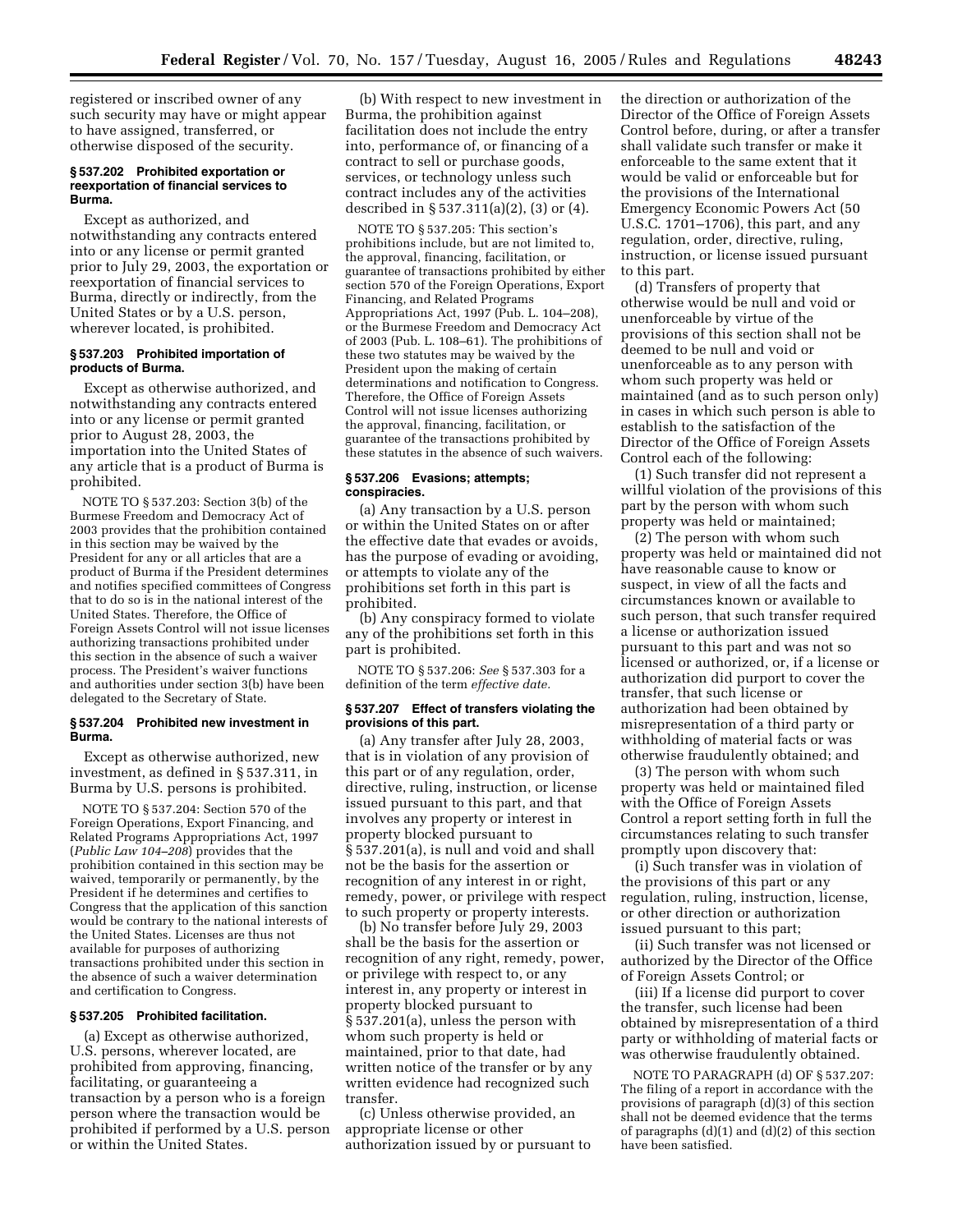(e) Except to the extent otherwise provided by law or unless licensed pursuant to this part, any attachment, judgment, decree, lien, execution, garnishment, or other judicial process is null and void with respect to any property in which, at or since 12:01 a.m. eastern daylight time, July 29, 2003, there existed an interest of a person whose property or interests in property are blocked pursuant to § 537.201(a).

#### **§ 537.208 Holding of funds in interestbearing accounts; investment and reinvestment.**

(a) Except as provided in paragraph (c) or (d) of this section, or as otherwise directed by the Office of Foreign Assets Control, any U.S. person holding funds, such as currency, bank deposits, or liquidated financial obligations, subject to § 537.201(a) shall hold or place such funds in a blocked interest-bearing account located in the United States.

(b)(1) For purposes of this section, the term *blocked interest-bearing account* means a blocked account:

(i) In a federally-insured U.S. bank, thrift institution, or credit union, provided the funds are earning interest at rates that are commercially reasonable; or

(ii) With a broker or dealer registered with the Securities and Exchange Commission under the Securities Exchange Act of 1934, provided the funds are invested in a money market fund or in U.S. Treasury bills.

(2) For purposes of this section, a rate is commercially reasonable if it is the rate currently offered to other depositors on deposits or instruments of comparable size and maturity.

(3) Funds held or placed in a blocked account pursuant to this paragraph (b) may not be invested in instruments the maturity of which exceeds 180 days. If interest is credited to a separate blocked account or subaccount, the name of the account party on each account must be the same.

(c) Blocked funds held in instruments the maturity of which exceeds 180 days at the time the funds become subject to § 537.201(a) may continue to be held until maturity in the original instrument, provided any interest, earnings, or other proceeds derived therefrom are paid into a blocked interest-bearing account in accordance with paragraph (b) or (d) of this section.

(d) Blocked funds held in accounts or instruments outside the United States at the time the funds become subject to § 537.201(a) may continue to be held in the same type of accounts or instruments, provided the funds earn interest at rates that are commercially reasonable.

(e) This section does not create an affirmative obligation for the holder of blocked tangible property, such as chattels or real estate, or of other blocked property, such as debt or equity securities, to sell or liquidate such property at the time the property becomes subject to § 537.201(a). However, the Office of Foreign Assets Control may issue licenses permitting or directing such sales in appropriate cases.

(f) Funds subject to this section may not be held, invested, or reinvested in a manner that provides immediate financial or economic benefit or access to any person whose property or interests in property are blocked pursuant to § 537.201(a), nor may their holder cooperate in or facilitate the pledging or other attempted use as collateral of blocked funds or other assets.

#### **§ 537.209 Expenses of maintaining blocked property; liquidation of blocked account.**

(a) Except as otherwise authorized, and notwithstanding the existence of any rights or obligations conferred or imposed by any international agreement or contract entered into or any license or permit granted before 12:01 a.m. eastern daylight time, July 29, 2003, all expenses incident to the maintenance of physical property blocked pursuant to § 537.201(a) shall be the responsibility of the owners or operators of such property, which expenses shall not be met from blocked funds.

(b) Property blocked pursuant to § 537.201(a) may, in the discretion of the Director, Office of Foreign Assets Control, be sold or liquidated and the net proceeds placed in a blocked interest-bearing account in the name of the owner of the property.

#### **§ 537.210 Exempt transactions.**

(a) *Personal communications*. The prohibitions contained in this part, other than those set forth in § 537.203, do not apply to any postal, telegraphic, telephonic, or other personal communication that does not involve the transfer of anything of value.

(b) *Information or informational materials*. (1) The prohibitions contained in this part, other than those set forth in § 537.203, do not apply to the importation from any country, or the exportation to any country, whether commercial or otherwise, of information or informational materials, regardless of format or medium of transmission.

NOTE TO PARAGRAPH (b)(1) of § 537.210: Section 537.203 prohibits the importation of products of Burma into the United States pursuant to the Burmese Freedom and

Democracy Act of 2003. Therefore, the importation into the United States of information or informational materials that are products of Burma is not exempt from the prohibition set forth in § 537.203. However, such transactions are authorized by the general license set forth in § 537.515.

(2) This section does not exempt from regulation or authorize transactions related to information or informational materials not fully created and in existence at the date of the transactions, or to the substantive or artistic alteration or enhancement of informational materials, or to the provision of marketing and business consulting services. Such prohibited transactions include, but are not limited to, payment of advances for information or informational materials not yet created and completed (with the exception of prepaid subscriptions for widelycirculated magazines and other periodical publications); provision of services to market, produce or coproduce, create, or assist in the creation of information or informational materials; and, with respect to information or informational materials imported from persons whose property or interests in property are blocked pursuant to § 537.201(a), payment of royalties with respect to income received for enhancements or alterations made by U.S. persons to such information or informational materials.

(3) This section does not exempt from regulation or authorize transactions incident to the exportation of software subject to the Export Administration Regulations, 15 CFR parts 730–774, or to the exportation of goods, technology or software, or to the provision, sale, or leasing of capacity on telecommunications transmission facilities (such as satellite or terrestrial network connectivity) for use in the transmission of any data. The exportation of such items or services and the provision, sale, or leasing of such capacity or facilities to a person whose property or interests in property are blocked pursuant to § 537.201(a) are prohibited.

(c) *Pre-1997 contracts.* The prohibitions contained in this part, other than those set forth in § 537.203, do not apply to any activity undertaken pursuant to an agreement, or pursuant to the exercise of rights under such an agreement, that was entered into by a U.S. person with the Government of Burma or a non-governmental entity in Burma prior to 12:01 a.m. eastern daylight time on May 21, 1997.

(d) *Travel Exemption.* The prohibitions contained in this part, other than the prohibition against the importation into the United States of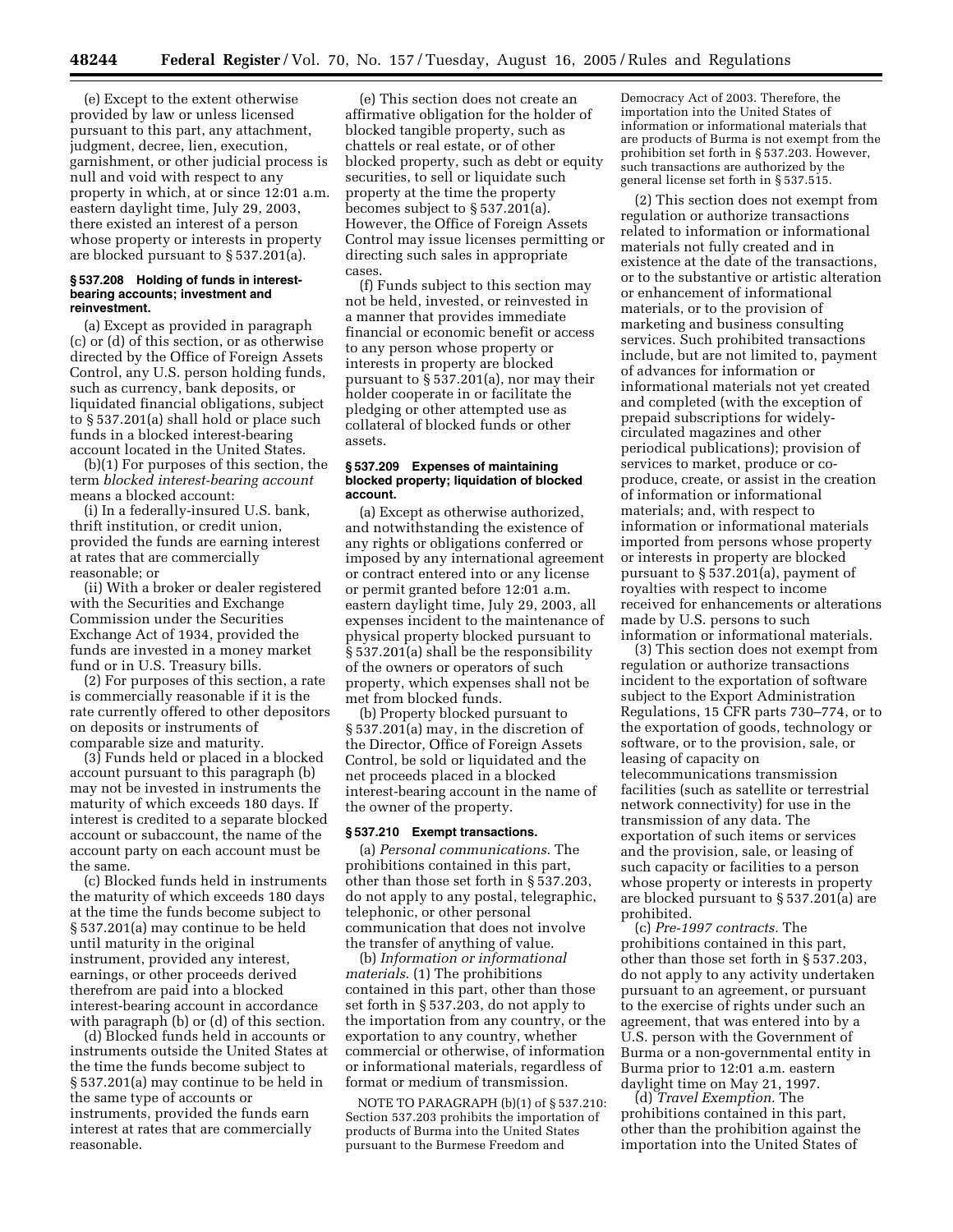products of Burma set forth in § 537.203, do not apply to transactions ordinarily incident to travel to or from any country, including exportation or importation of accompanied baggage (other than importation of baggage that comes within the prohibition set forth in § 537.203) for personal use, maintenance within any country, including payment of living expenses and acquisition of goods or services for personal use, and arrangement or facilitation of such travel, including nonscheduled air, sea, or land voyages.

NOTE TO § 537.211: *See* the authorizations relating to the importation of certain personal and household effects set forth in §§ 537.511 and 537.514.

#### **Subpart C—General Definitions**

#### **§ 537.301 Blocked account; blocked property.**

The terms *blocked account* and *blocked property* shall mean any account or property subject to the prohibitions in § 537.201 held in the name of a person whose property or interests in property are blocked pursuant to § 537.201(a), or in which such person has an interest, and with respect to which payments, transfers, exportations, withdrawals, or other dealings may not be made or effected except pursuant to an authorization or license from the Office of Foreign Assets Control expressly authorizing such action.

#### **§ 537.302 Economic development of resources located in Burma.**

(a) The term *economic development of resources located in Burma* means activities pursuant to a contract the subject of which includes responsibility for the development or exploitation of resources located in Burma, including making or attempting to make those resources accessible or available for exploitation or economic use. The term shall not be construed to include notfor-profit educational, health, or other humanitarian programs or activities.

(b) *Examples:* The economic development of resources located in Burma includes a contract conferring rights to explore for, develop, extract, or refine petroleum, natural gas, or minerals in the ground in Burma; or a contract to assume control of a mining operation in Burma, acquire a forest or agricultural area for commercial use of the timber or other crops, or acquire land for the construction and operation of a hotel or factory.

#### **§ 537.303 Effective date.**

The term *effective date* refers to the effective date of the applicable

prohibitions and directives contained in this part as follows:

(a) With respect to prohibited transfers or other dealings in blocked property or interests in property of persons listed in the Annex to Executive Order 13310 of July 28, 2003 (68 FR 44853, July 30, 2003), 12:01 a.m. eastern daylight time, July 29, 2003;

(b) With respect to prohibited transfers or other dealings in blocked property or interests in property of persons designated pursuant to § 537.201(a)(2), the earlier of the date on which either actual notice or constructive notice is received of such person's designation;

(c) With respect to the exportation or reexportation of financial services to Burma prohibited by § 537.202, 12:01 a.m. eastern daylight time, July 29, 2003;

(d) With respect to the importation into the United States of products of Burma prohibited by § 537.203, 12:01 a.m. eastern daylight time, August 28, 2003;

(e) With respect to new investment prohibited by § 537.204, 12:01 a.m. eastern daylight time, May 21, 1997.

#### **§ 537.304 Entity.**

The term *entity* means a partnership, association, trust, joint venture, corporation, group, subgroup, or other organization.

#### **§ 537.305 Exportation or reexportation of financial services to Burma.**

The term *exportation or reexportation of financial services to Burma* means:

(a) The transfer of funds, directly or indirectly, from the United States or by a U.S. person, wherever located, to Burma; or

(b) The provision, directly or indirectly, to persons in Burma of insurance services, investment or brokerage services (including but not limited to brokering or trading services regarding securities, debt, commodities, options or foreign exchange), banking services, money remittance services; loans, guarantees, letters of credit or other extensions of credit; or the service of selling or redeeming traveler's checks, money orders and stored value.

NOTE TO § 537.305: This defined term has not appeared in other parts of 31 CFR chapter V and is specifically tailored to further the goals of the sanctions prohibitions set forth in this part.

#### **§ 537.306 Foreign person.**

The term *foreign person* means any person that is not a U.S. person.

#### **§ 537.307 Government of Burma.**

The term *Government of Burma* means the Government of Burma

(sometimes referred to as Myanmar), its agencies, instrumentalities and controlled entities, and the Central Bank of Burma.

#### **§ 537.308 Information or informational materials.**

(a) For purposes of this part, the term *information or informational materials* includes, but is not limited to, publications, films, posters, phonograph records, photographs, microfilms, microfiche, tapes, compact disks, CD ROMs, artworks, and news wire feeds.

NOTE TO PARAGRAPH (a) OF § 537.307: To be considered information or informational materials, artworks must be classified under chapter heading 9701, 9702, or 9703 of the Harmonized Tariff Schedule of the United States.

(b) The term *information or informational materials,* with respect to United States exports, does not include items:

(1) That were, as of April 30, 1994, or that thereafter become, controlled for export pursuant to section 5 of the Export Administration Act of 1979, 50 U.S.C. App. 2401–2420 (1979) (the ''EAA''), or section 6 of the EAA to the extent that such controls promote the nonproliferation or antiterrorism policies of the United States; or

(2) With respect to which acts are prohibited by 18 U.S.C. chapter 37.

#### **§ 537.309 Interest.**

Except as otherwise provided in this part, the term *interest* when used with respect to property (*e.g.*, ''an interest in property'') means an interest of any nature whatsoever, direct or indirect.

#### **§ 537.310 Licenses; general and specific.**

(a) Except as otherwise specified, the term *license* means any license or authorization contained in or issued pursuant to this part.

(b) The term *general license* means any license or authorization the terms of which are set forth in subpart E of this part.

(c) The term *specific license* means any license or authorization not set forth in subpart E of this part but issued pursuant to this part.

NOTE TO § 537.309: *See* § 501.801 of this chapter on licensing procedures.

#### **§ 537.311 New investment.**

(a) The term *new investment* means any of the following activities if such activity is undertaken pursuant to an agreement, or pursuant to the exercise of rights under such an agreement, that is entered into with the Government of Burma or a nongovernmental entity in Burma on or after May 21, 1997:

(1) The entry into a contract that includes the economic development of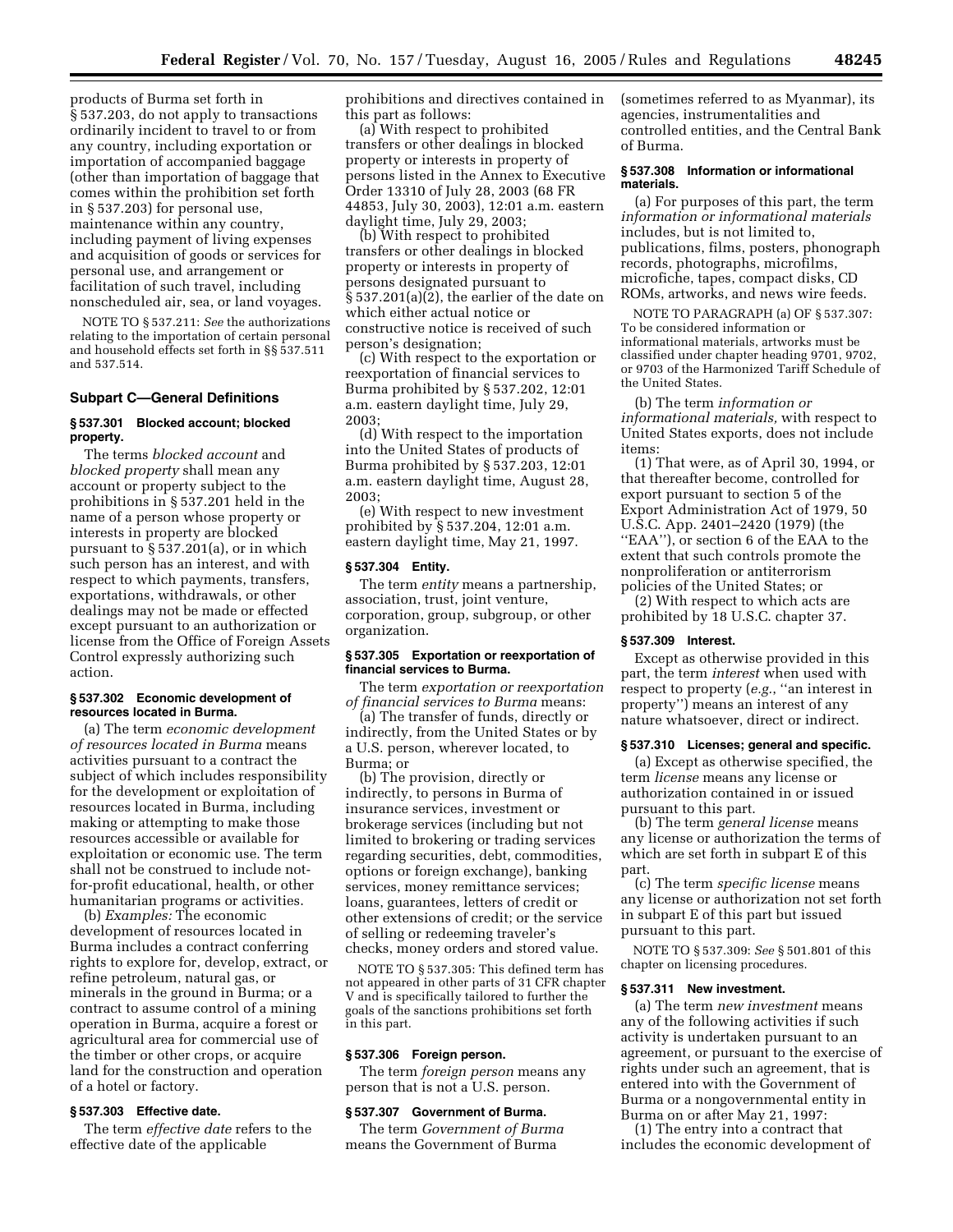resources located in Burma, as defined in § 537.302;

(2) The entry into a contract providing for the general supervision and guarantee of another person's performance of a contract that includes the economic development of resources located in Burma;

(3) The purchase of a share of ownership, including an equity interest, in the economic development of resources located in Burma; or

(4) The entry into a contract providing for the participation in royalties, earnings, or profits in the economic development of resources located in Burma, without regard to the form of the participation.

(b) The term *new investment* shall not include the entry into, performance of, or financing of a contract to sell or purchase goods, services, or technology unless such contract includes any of the activities described in paragraph (a)(2),  $(a)(3)$  or  $(a)(4)$  of this section.

#### **§ 537.312 Nongovernmental entity in Burma.**

The term *nongovernmental entity in Burma* means a partnership, association, trust, joint venture, corporation, or other organization, wherever organized, that is located in Burma or exists for the exclusive or predominant purpose of engaging in the economic development of resources located in Burma or derives its income predominantly from such economic development, and is not the Government of Burma.

#### **§ 537.313 Person.**

The term *person* means an individual or entity.

#### **§ 537.314 Product of Burma.**

The term *product of Burma* means goods of Burmese origin pursuant to rules of origin of U.S. Customs and Border Protection.

#### **§ 537.315 Property; property interest.**

The terms *property* and *property interest* include, but are not limited to, money, checks, drafts, bullion, bank deposits, savings accounts, debts, indebtedness, obligations, notes, guarantees, debentures, stocks, bonds, coupons, any other financial instruments, bankers acceptances, mortgages, pledges, liens or other rights in the nature of security, warehouse receipts, bills of lading, trust receipts, bills of sale, any other evidences of title, ownership or indebtedness, letters of credit and any documents relating to any rights or obligations thereunder, powers of attorney, goods, wares, merchandise, chattels, stocks on hand, ships, goods on ships, real estate mortgages, deeds of trust, vendors' sales

agreements, land contracts, leaseholds, ground rents, real estate and any other interest therein, options, negotiable instruments, trade acceptances, royalties, book accounts, accounts payable, judgments, patents, trademarks or copyrights, insurance policies, safe deposit boxes and their contents, annuities, pooling agreements, services of any nature whatsoever, contracts of any nature whatsoever, and any other property, real, personal, or mixed, tangible or intangible, or interest or interests therein, present, future or contingent.

#### **§ 537.316 Resources located in Burma.**

The term *resources located in Burma* means any resources, including natural, agricultural, commercial, financial, industrial and human resources, located within the territory of Burma, including the territorial sea, or located within the exclusive economic zone or continental shelf of Burma.

#### **§ 537.317 Transfer.**

The term *transfer* means any actual or purported act or transaction, whether or not evidenced by writing, and whether or not done or performed within the United States, the purpose, intent, or effect of which is to create, surrender, release, convey, transfer, or alter, directly or indirectly, any right, remedy, power, privilege, or interest with respect to any property and, without limitation upon the foregoing, shall include the making, execution, or delivery of any assignment, power, conveyance, check, declaration, deed, deed of trust, power of attorney, power of appointment, bill of sale, mortgage, receipt, agreement, contract, certificate, gift, sale, affidavit, or statement; the making of any payment; the setting off of any obligation or credit; the appointment of any agent, trustee, or fiduciary; the creation or transfer of any lien; the issuance, docketing, filing, or levy of or under any judgment, decree, attachment, injunction, execution, or other judicial or administrative process or order, or the service of any garnishment; the acquisition of any interest of any nature whatsoever by reason of a judgment or decree of any foreign country; the fulfillment of any condition; the exercise of any power of appointment, power of attorney, or other power; or the acquisition, disposition, transportation, importation, exportation, or withdrawal of any security.

#### **§ 537.318 United States.**

The term *United States* means the United States, its territories and

possessions, and all areas under the jurisdiction or authority thereof.

#### **§ 537.319 U.S. depository institution.**

The term *U.S. depository institution* means any entity (including its foreign branches) organized under the laws of the United States or of any jurisdiction within the United States, or any agency, office or branch located in the United States of a foreign entity, that is engaged primarily in the business of banking (for example, banks, savings banks, savings associations, credit unions, trust companies and United States bank holding companies) and is subject to regulation by federal or state banking authorities.

#### **§ 537.320 U.S. financial institution.**

The term *U.S. financial institution* means any U.S. entity (including foreign branches) that is engaged in the business of accepting deposits, making, granting, transferring, holding, or brokering loans or credits, or purchasing or selling foreign exchange, securities, commodity futures or options, or procuring purchasers and sellers thereof, as principal or agent; including, but not limited to, depository institutions, banks, savings banks, trust companies, securities brokers and dealers, commodity futures and options brokers and dealers, forward contract and foreign exchange merchants, securities and commodities exchanges, clearing corporations, investment companies, employee benefit plans, and U.S. holding companies, U.S. affiliates, or U.S. subsidiaries of any of the foregoing. This term includes those branches, offices and agencies of foreign financial institutions that are located in the United States, but not such institutions' foreign branches, offices, or agencies.

#### **§ 537.321 U.S. person.**

The term *U.S. person* means any United States citizen, permanent resident alien, entity organized under the laws of the United States or any jurisdiction within the United States (including foreign branches), or any person in the United States.

#### **§ 537.322 U.S. registered broker or dealer in securities.**

The term *U.S. registered broker or dealer in securities* means any U.S. citizen, permanent resident alien, or entity organized under the laws of the United States or of any jurisdiction within the United States, including its foreign branches, or any agency, office or branch of a foreign entity located in the United States, that: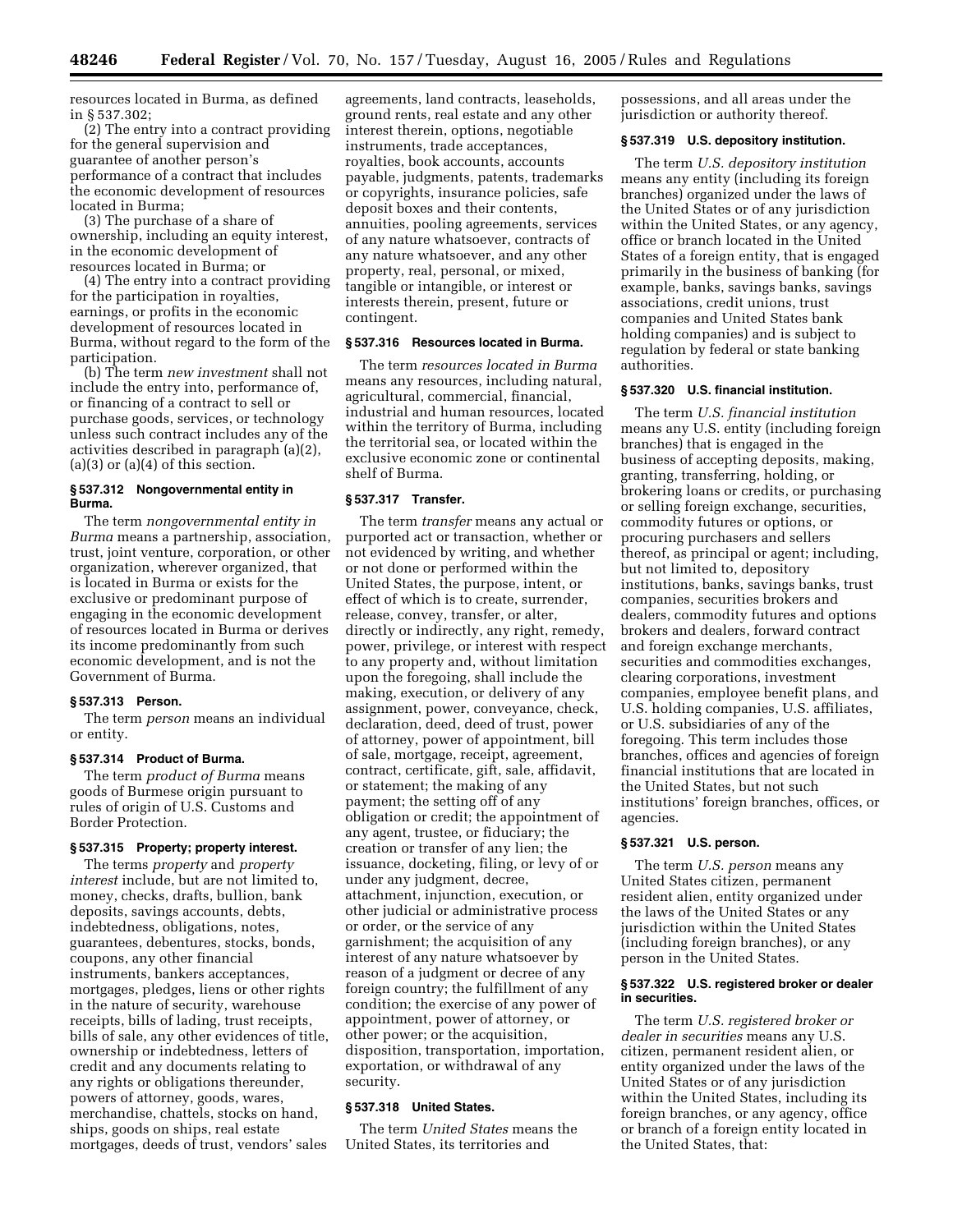(a) Is a ''broker'' or ''dealer'' in securities within the meanings set forth in the Securities Exchange Act of 1934;

(b) Holds or clears customer accounts; and

(c) Is registered with the Securities and Exchange Commission under the Securities Exchange Act of 1934.

#### **§ 537.323 U.S. registered money transmitter.**

The term *U.S. registered money transmitter* means any U.S. citizen, permanent resident alien, or entity organized under the laws of the United States or of any jurisdiction within the United States, including its foreign branches, or any agency, office or branch of a foreign entity located in the United States, that is a money transmitter, as defined in 31 CFR 103.11(uu)(5), and that is registered pursuant to 31 CFR 103.41.

#### **Subpart D—Interpretations**

#### **§ 537.401 Reference to amended sections.**

Except as otherwise specified, reference to any provision in or appendix to this part or chapter or to any regulation, ruling, order, instruction, direction, or license issued pursuant to this part refers to the same as currently amended.

#### **§ 537.402 Effect of amendment.**

Unless otherwise specifically provided, any amendment, modification, or revocation of any provision in or appendix to this part or chapter or of any order, regulation, ruling, instruction, or license issued by or under the direction of the Director of the Office of Foreign Assets Control does not affect any act done or omitted, or any civil or criminal suit or proceeding commenced or pending prior to such amendment, modification, or revocation. All penalties, forfeitures, and liabilities under any such order, regulation, ruling, instruction, or license continue and may be enforced as if such amendment, modification, or revocation had not been made.

#### **§ 537.403 Termination and acquisition of an interest in blocked property.**

(a) Whenever a transaction licensed or authorized by or pursuant to this part results in the transfer of property (including any property interest) away from a person, such property shall no longer be deemed to be property blocked pursuant to § 537.201(a), unless there exists in the property another interest that is blocked pursuant to § 537.201(a) or any other part of this chapter, the transfer of which has not been effected pursuant to license or other authorization.

(b) Unless otherwise specifically provided in a license or authorization issued pursuant to this part, if property (including any property interest) is transferred or attempted to be transferred to a person whose property or interests in property are blocked pursuant to § 537.201(a), such property shall be deemed to be property in which that person has an interest and therefore blocked.

#### **§ 537.404 Transactions incidental to a licensed transaction authorized.**

(a) Any transaction ordinarily incident to a licensed transaction and necessary to give effect thereto is also authorized, except:

(1) A transaction, not explicitly authorized within the terms of the license, by or with a person whose property or interests in property are blocked pursuant to § 537.201(a), except as provided in paragraph (b) of this section; or

(2) A transaction, not explicitly authorized within the terms of the license, involving a debit to a blocked account or a transfer of blocked property, except as provided in paragraph (b) of this section.

(b) Transactions licensed pursuant to subpart E of this part and those transactions falling within the scope of paragraph (a) of this section are authorized even though they may involve transfers to or from an account of a financial institution whose property or interests in property are blocked pursuant to § 537.201(a), provided that the account is not on the books of a financial institution that is a U.S. person.

#### **§ 537.405 Provision of services.**

(a) Except as provided in § 537.210, the prohibitions on transactions involving blocked property contained in § 537.201 apply to services performed in the United States or by U.S. persons, wherever located, including by an overseas branch of an entity located in the United States:

(1) On behalf of or for the benefit of a person whose property or interests in property are blocked pursuant to § 537.201(a); or

(2) With respect to property interests subject to § 537.201.

(b) *Example:* U.S. persons may not, except as authorized by or pursuant to this part, provide legal, accounting, financial, brokering, freight forwarding, transportation, public relations, or other services to a person whose property or interests in property are blocked pursuant to § 537.201(a).

NOTE TO § 537.405: See §§ 537.507 and 537.508 on licensing policy with regard to

the provision of certain legal or medical services, respectively.

#### **§ 537.406 Offshore transactions.**

The prohibitions in § 537.201 on transactions involving blocked property apply to transactions by any U.S. person in a location outside the United States with respect to property that the U.S. person knows, or has reason to know, is held in the name of a person whose property or interests in property are blocked pursuant to § 537.201(a) or in which the U.S. person knows, or has reason to know, a person whose property or interests in property are blocked pursuant to § 537.201(a) has or has had an interest since the effective date.

#### **§ 537.407 Payments from blocked accounts to satisfy obligations prohibited.**

Pursuant to § 537.201, no debits may be made to a blocked account to pay obligations to U.S. persons or other persons, except as authorized by or pursuant to this part.

#### **§ 537.408 Setoffs prohibited.**

A setoff against blocked property (including a blocked account), whether by a U.S. bank or other U.S. person, is a prohibited transfer under § 537.201 if effected after the effective date.

#### **§ 537.409 Activities under pre-May 21, 1997 agreements.**

Section 537.210(c) exempts from all prohibitions contained in this part, except those contained in § 537.203, activities undertaken by a U.S. person pursuant to an agreement entered into prior to May 21, 1997, between a U.S. person and the Government of Burma or a nongovernmental entity in Burma. A U.S. person who is a party to a pre-May 21, 1997 agreement falling outside the scope of § 537.203 may enter into subsequent agreements with foreign persons where such agreements are pursuant to, or in exercise of rights under, the pre-May 21, 1997 agreement and are specifically contemplated by the pre-May 21, 1997 agreement. The exercise of rights under a pre-May 21, 1997 agreement falling outside the scope of § 537.203 may include the exercise of options to extend the contract, depending on such factors as the degree of specificity with which the option to extend is described in the pre-May 21, 1997 agreement, and the degree to which the party wishing to renew can enforce its decision to exercise the option.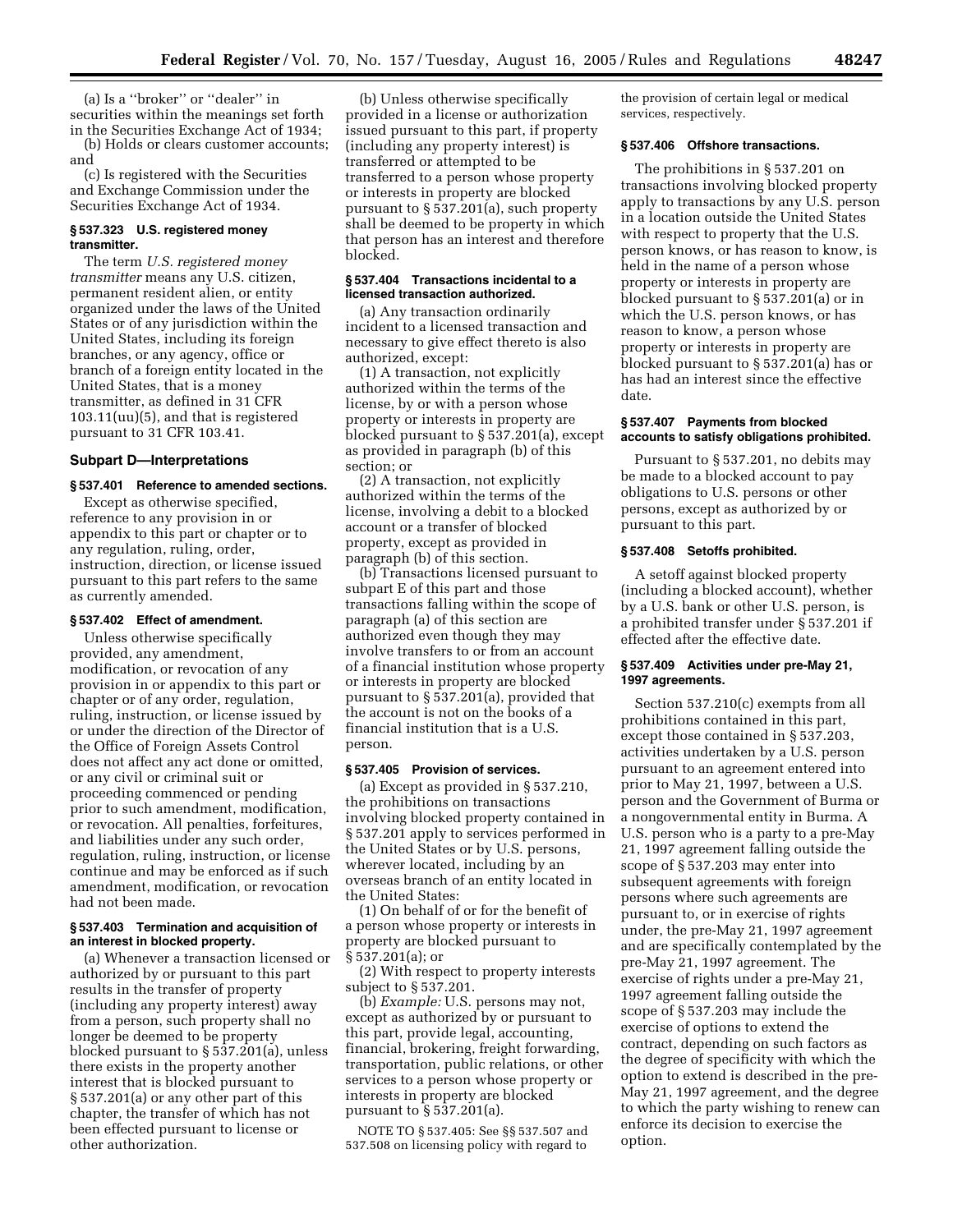#### **§ 537.410 Contracts and subcontracts regarding economic development of resources in Burma.**

Section 537.204 prohibits new investment in Burma by U.S. persons. Section 537.311 defines the term *new investment* to include certain contracts providing for the general supervision and guarantee of another person's performance of a contract that includes the economic development of resources located in Burma. With respect to entry into such contracts, only the following will be considered new investment in Burma:

(a) Entry into contracts for supervision and guarantee at the highest level of project management, such as entry into a contract with a development project's sponsor or owner to become a prime contractor or general manager for a development project;

(b) Entry into subcontracts where the functional scope of the subcontractor's obligations is substantially similar to that of a prime contractor's or general manager's obligations for a development project; or

(c) Entry into a contract or subcontract where the consideration includes a share of ownership in, or participation in the royalties, earnings or profits of, the economic development of resources located in Burma.

#### **§ 537.411 Purchase of shares in economic development projects in Burma.**

The purchase, directly or indirectly, from the Government of Burma or a nongovernmental entity in Burma of shares of ownership, including an equity interest, in the economic development of resources located in Burma is prohibited unless the purchase is pursuant to an agreement entered into prior to May 21, 1997.

#### **§ 537.412 Investments in entities involved in economic development projects in Burma.**

(a) The purchase of shares in a thirdcountry company that is engaged in the economic development of resources located in Burma is prohibited by § 537.204 where the company's profits are predominantly derived from the company's economic development of resources located in Burma.

(b) If a U.S. person holds shares in an entity which subsequently engages predominantly in the economic development of resources located in Burma or subsequently derives its income exclusively or predominantly from such economic development, the U.S. person is not required to relinquish its shares, but may not purchase additional shares. Divestiture of the shares in such an entity to a foreign

person—otherwise constituting the facilitation of that foreign person's investment in Burma—is authorized under general license pursuant to § 537.524.

#### **§ 537.413 Sale of interest in economic development projects in Burma.**

The sale to a foreign person of a U.S. person's equity or income interest in a development project in Burma constitutes facilitation of that foreign person's investment in Burma, unless pursuant to a pre-May 21, 1997 agreement. Such a sale, however, is authorized by general license under § 537.524.

#### **Subpart E—Licenses, Authorizations and Statements of Licensing Policy**

#### **§ 537.501 General and specific licensing procedures.**

For provisions relating to licensing procedures, see part 501, subpart D, of this chapter. Licensing actions taken pursuant to part 501 of this chapter with respect to the prohibitions contained in this part are considered actions taken pursuant to this part.

#### **§ 537.502 Effect of license or authorization.**

(a) No license or other authorization contained in this part, or otherwise issued by or under the direction of the Director of the Office of Foreign Assets Control, authorizes or validates any transaction effected prior to the issuance of the license, unless specifically provided in such license or authorization.

(b) No regulation, ruling, instruction, or license authorizes any transaction prohibited under this part unless the regulation, ruling, instruction or license is issued by the Office of Foreign Assets Control and specifically refers to this part. No regulation, ruling, instruction, or license referring to this part shall be deemed to authorize any transaction prohibited by any provision of this chapter unless the regulation, ruling, instruction, or license specifically refers to such provision.

(c) Any regulation, ruling, instruction, or license authorizing any transaction otherwise prohibited by this part has the effect of removing a prohibition or prohibitions contained in this part from the transaction, but only to the extent specifically stated by its terms. Unless the regulation, ruling, instruction, or license otherwise specifies, such an authorization does not create any right, duty, obligation, claim, or interest in, or with respect to, any property which would not otherwise exist under ordinary principles of law.

#### **§ 537.503 Exclusion from licenses.**

The Director of the Office of Foreign Assets Control reserves the right to exclude any person, property, or transaction from the operation of any license or from the privileges conferred by any license. The Director of the Office of Foreign Assets Control also reserves the right to restrict the applicability of any license to particular persons, property, transactions, or classes thereof. Such actions are binding upon all persons receiving actual or constructive notice of the exclusions or restrictions.

#### **§ 537.504 Payments and transfers to blocked accounts in U.S. financial institutions.**

Any payment of funds or transfer of credit in which a person whose property or interests in property are blocked pursuant to § 537.201(a) has any interest, that comes within the possession or control of a U.S. financial institution, must be blocked in an account on the books of that financial institution. A transfer of funds or credit by a U.S. financial institution between blocked accounts in its branches or offices is authorized, provided that no transfer is made from an account within the United States to an account held outside the United States, and further provided that a transfer from a blocked account may only be made to another blocked account held in the same name.

NOTE TO § 537.504: Please refer to § 501.603 of this chapter for mandatory reporting requirements regarding financial transfers. *See also* § 537.208 concerning the obligation to hold blocked funds in interestbearing accounts.

#### **§ 537.505 Entries in certain accounts for normal service charges authorized.**

(a) A U.S. financial institution is authorized to debit any blocked account held at that financial institution in payment or reimbursement for normal service charges owed it by the owner of that blocked account.

(b) As used in this section, the term *normal service charge* shall include charges in payment or reimbursement for interest due; cable, telegraph, internet, or telephone charges; postage costs; custody fees; small adjustment charges to correct bookkeeping errors; and, but not by way of limitation, minimum balance charges, notary and protest fees, and charges for reference books, photocopies, credit reports, transcripts of statements, registered mail, insurance, stationery and supplies, and other similar items.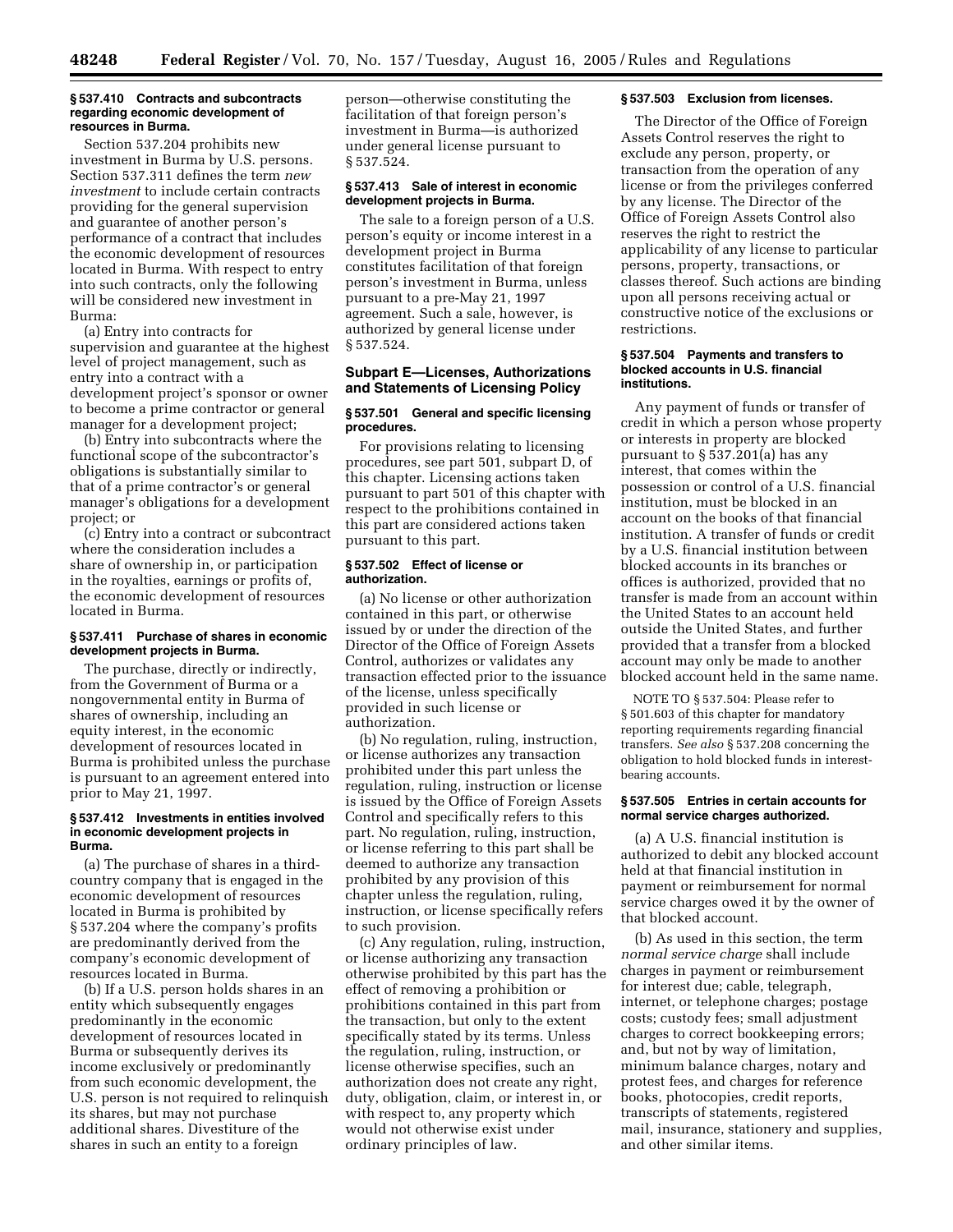#### **§ 537.506 Investment and reinvestment of certain funds.**

Subject to the requirements of § 537.208, U.S. financial institutions are authorized to invest and reinvest assets blocked pursuant to § 537.201, subject to the following conditions:

(a) The assets representing such investments and reinvestments are credited to a blocked account or subaccount which is held in the same name at the same U.S. financial institution, or within the possession or control of a U.S. person, but funds shall not be transferred outside the United States for this purpose;

(b) The proceeds of such investments and reinvestments shall not be credited to a blocked account or subaccount under any name or designation that differs from the name or designation of the specific blocked account or subaccount in which such funds or securities were held; and

(c) No immediate financial or economic benefit accrues (*e.g.*, through pledging or other use) to persons whose property or interests in property are blocked pursuant to § 537.201(a).

#### **§ 537.507 Provision of certain legal services authorized.**

(a) The provision of the following legal services to or on behalf of persons whose property or interests in property are blocked pursuant to § 537.201(a) is authorized, provided that all receipts of payment of professional fees and reimbursement of incurred expenses must be specifically licensed:

(1) Provision of legal advice and counseling on the requirements of and compliance with the laws of any jurisdiction within the United States, provided that such advice and counseling are not provided to facilitate transactions in violation of this part;

(2) Representation of persons when named as defendants in or otherwise made parties to domestic U.S. legal, arbitration, or administrative proceedings;

(3) Initiation and conduct of domestic U.S. legal, arbitration, or administrative proceedings in defense of property interests subject to U.S. jurisdiction;

(4) Representation of persons before any federal or state agency with respect to the imposition, administration, or enforcement of U.S. sanctions against such persons; and

(5) Provision of legal services in any other context in which prevailing U.S. law requires access to legal counsel at public expense.

(b) The provision of any other legal services to persons whose property or interests in property are blocked pursuant to § 537.201(a), not otherwise authorized in this part, requires the issuance of a specific license.

(c) Entry into a settlement agreement affecting property or interests in property or the enforcement of any lien, judgment, arbitral award, decree, or other order through execution, garnishment, or other judicial process purporting to transfer or otherwise alter or affect property or interests in property blocked pursuant to § 537.201(a) is prohibited except to the extent otherwise provided by law or unless specifically licensed in accordance with § 537.207(e).

#### **§ 537.508 Authorization of emergency medical services.**

The provision of nonscheduled emergency medical services in the United States to persons whose property or interests in property are blocked pursuant to § 537.201(a) is authorized, provided that all receipt of payment for such services must be specifically licensed.

#### **§ 537.509 Official activities of the U.S. Government and certain international organizations.**

All transactions and activities otherwise prohibited by this part that are for the conduct of the official business of the United States Government, the United Nations, the World Bank, or the International Monetary Fund are authorized. This section does not authorize any importation into the United States of any article that is a product of Burma.

#### **§ 537.510 Third-country diplomatic and consular funds transfers.**

All transactions that are related to funds transfers otherwise prohibited by §§ 537.201 and 537.202 and that are for the conduct of diplomatic or consular activities of third-country diplomatic or consular missions in Burma are authorized.

#### **§ 537.511 Importation of accompanied baggage and household effects of U.S. diplomatic and consular officials.**

U.S. diplomatic or consular officials entering the United States directly or indirectly from Burma are authorized to engage in all transactions incident to the importation into the United States of products of Burma as accompanied baggage or household effects, provided that such products are not intended for any other person or for sale and are not otherwise prohibited from importation under applicable United States laws.

#### **§ 537.512 Importation for official or personal use by foreign diplomatic and consular officials.**

All transactions incident to the importation into the United States of any article that is a product of Burma that is destined for official or personal use by personnel employed by a diplomatic mission or consulate in the United States are authorized, provided that such article is not intended for any other person or for sale and is not otherwise prohibited from importation under applicable United States laws.

#### **§ 537.513 Importation and exportation of diplomatic pouches.**

All transactions in connection with the importation into the United States or the exportation from the United States of diplomatic pouches and their contents are authorized.

#### **§ 537.514 Importation of certain personal and household effects.**

(a) A U.S. person who maintained a residence in Burma prior to July 28, 2003, is authorized to import into the United States personal and household effects that are products of Burma, including accompanied baggage and articles for family use, provided the imported items were purchased by the U.S. person prior to July 28, 2003, have been actually used abroad by the U.S. person or by other family members arriving from the same foreign household, are not intended for any other person or for sale, and are not otherwise prohibited from importation.

(b) A national of Burma who arrives in the United States after July 28, 2003, is authorized to import into the United States personal and household effects that are products of Burma, including accompanied baggage and articles for family use, provided the imported items are ordinarily incident to the Burmese national's arrival in the United States, have been actually used abroad by the Burmese national or by other family members arriving from the same foreign household, are not intended for any other person or for sale, and are not otherwise prohibited from importation.

#### **§ 537.515 Importation of information or informational materials.**

The importation of information or informational materials that are products of Burma and all transactions directly incident to such importation are authorized.

#### **§ 537.516 Importation of Burmese-origin articles and incidental transactions.**

(a) The importation of an article that is a product of Burma, otherwise prohibited by § 537.203, is authorized, provided the article was purchased prior to July 28, 2003, shipped from Burma to the United States prior to August 28, 2003, and is not property in which a person whose property or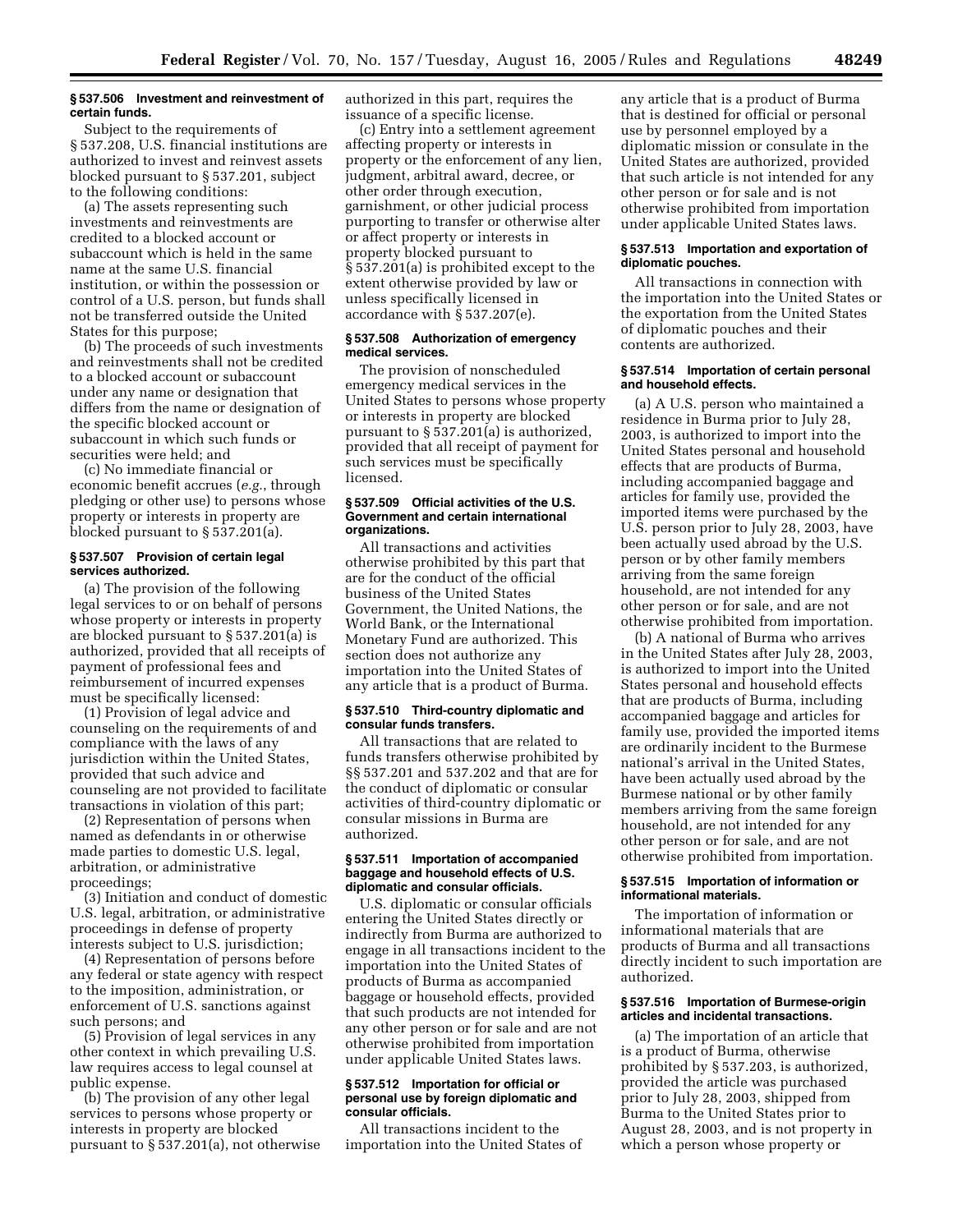interests in property are blocked pursuant to § 537.201(a) has an interest.

(b) All transactions otherwise prohibited by §§ 537.201 and 537.202 that are directly incident to the importation into the United States of an article that is a product of Burma are authorized, provided that:

(1) The importation is authorized pursuant to paragraph (a) of this section; or

(2) The importation occurred prior to August 28, 2003, and was not from a person whose property or interests in property are blocked pursuant to § 537.201(a).

(c) All transactions otherwise prohibited by §§ 537.201 and 537.202 that are directly incident to the importation into a country other than the United States or Burma of an article that is a product of Burma are authorized, provided that:

(1) The article was purchased prior to July 28, 2003, shipped from Burma prior to August 28, 2003, and is not property in which a person whose property or interests in property are blocked pursuant to § 537.201(a) has an interest; or

(2) The importation occurred prior to August 28, 2003, and was not from a person whose property or interests in property are blocked pursuant to § 537.201(a).

(d) Financing agreements with respect to the importations described in paragraphs (a), (b) and (c) of this section may be performed only according to their terms and may not be extended or renewed.

#### **§ 537.517 Noncommercial, personal remittances.**

(a)(1) U.S. depository institutions, U.S. registered brokers or dealers in securities, and U.S. registered money transmitters are authorized to process transfers of funds to or from Burma or for or on behalf of an individual ordinarily resident in Burma in cases in which the transfer involves a noncommercial, personal remittance, provided the following conditions are met:

(i) The transfer is not by, to, or through a person whose property or interests in property are blocked pursuant to § 537.201(a), except as explained in § 537.404 of this part; and

(ii) Total remittances to the territory of Burma in any consecutive 3-month period do not exceed \$300 per Burmese household, regardless of the number of individuals comprising the household.

(2) Noncommercial, personal remittances do not include charitable donations to or for the benefit of an

entity or funds transfers for use in supporting or operating a business.

NOTE TO PARAGRAPH (a) OF § 537.517: U.S. persons may make charitable donations to nongovernmental organizations in Burma that are authorized to operate pursuant to § 537.523, provided that the donations are made pursuant to § 537.523 and the terms of the authorization.

(b) The transferring institutions identified in paragraph (a) of this section may rely on the originator of a funds transfer with regard to compliance with paragraph (a) of this section, provided that the transferring institution does not know or have reason to know that the funds transfer is not in compliance with paragraph (a) of this section.

(c) This section does not authorize transactions with respect to property blocked pursuant to § 537.201, except as explained in § 537.404(b) of this part.

#### **§ 537.518 Transactions incident to exportations to Burma.**

All transactions otherwise prohibited by §§ 537.201 and 537.202 that are ordinarily incident to an exportation to Burma of goods, technology or services, other than financial services, are authorized, provided the exportation is not to or on behalf of a person whose property or interests in property are blocked pursuant to § 537.201(a). This section does not authorize a financial institution that is a U.S. person to advise or confirm any financing by a person whose property or interests in property are blocked pursuant to § 537.201(a).

#### **§ 537.519 Activities undertaken pursuant to certain pre-May 21, 1997 agreements.**

Except as prohibited by § 537.203, U.S. persons are authorized to engage in any activity, or any transaction incident to an activity, undertaken pursuant to an agreement entered into prior to 12:01 a.m., eastern daylight time, on May 21, 1997, or pursuant to the exercise of rights under such an agreement, provided that the parties to the agreement include:

(a) The Government of Burma or a nongovernmental entity in Burma, and

(b) An entity organized under the laws of a foreign state.

NOTE TO § 537.519: The authorization contained in § 537.519 pertains to pre-May 21, 1997 contracts between foreign business entities and either the Government of Burma or a nongovernmental entity in Burma. Pre-May 21, 1997 contracts between U.S. persons and the Government of Burma or a nongovernmental entity in Burma are exempt from all prohibitions contained in this part except those contained in § 537.203. *See* § 537.210 (exemptions).

#### **§ 537.520 Payments for overflights of Burmese airspace.**

Payments to Burma of charges for services rendered by the Government of Burma in connection with the overflight of Burma or emergency landing in Burma of aircraft owned or operated by a U.S. person or registered in the United States are authorized.

#### **§ 537.521 Operation of accounts.**

The operation of an account in a U.S. financial institution for an individual ordinarily resident in Burma, other than an individual whose property or interests in property are blocked pursuant to § 537.201(a), is authorized, provided that each transaction processed through the account:

(a) Is of a personal nature and not for use in supporting or operating a business;

(b) Does not involve a transfer directly or indirectly to Burma or for the benefit of individuals ordinarily resident in Burma unless authorized by § 537.517; and

(c) Is not otherwise prohibited by this part.

#### **§ 537.522 Certain transactions related to patents, trademarks and copyrights authorized.**

(a) All of the following transactions in connection with patent, trademark, copyright or other intellectual property protection in the United States or Burma, except for those transactions prohibited by § 537.203, are authorized:

(1) The filing and prosecution of any application to obtain a patent, trademark, copyright or other form of intellectual property protection;

(2) The receipt of a patent, trademark, copyright or other form of intellectual property protection;

(3) The renewal or maintenance of a patent, trademark, copyright or other form of intellectual property protection; and

(4) The filing and prosecution of opposition or infringement proceedings with respect to a patent, trademark, copyright or other form of intellectual property protection, or the entrance of a defense to any such proceedings.

(b) This section authorizes the payment of fees currently due to the United States Government, or of the reasonable and customary fees and charges currently due to attorneys or representatives within the United States, in connection with the transactions authorized in paragraph (a) of this section. Payment effected pursuant to the terms of this paragraph may not be made from a blocked account.

(c) This section authorizes the payment of fees currently due to the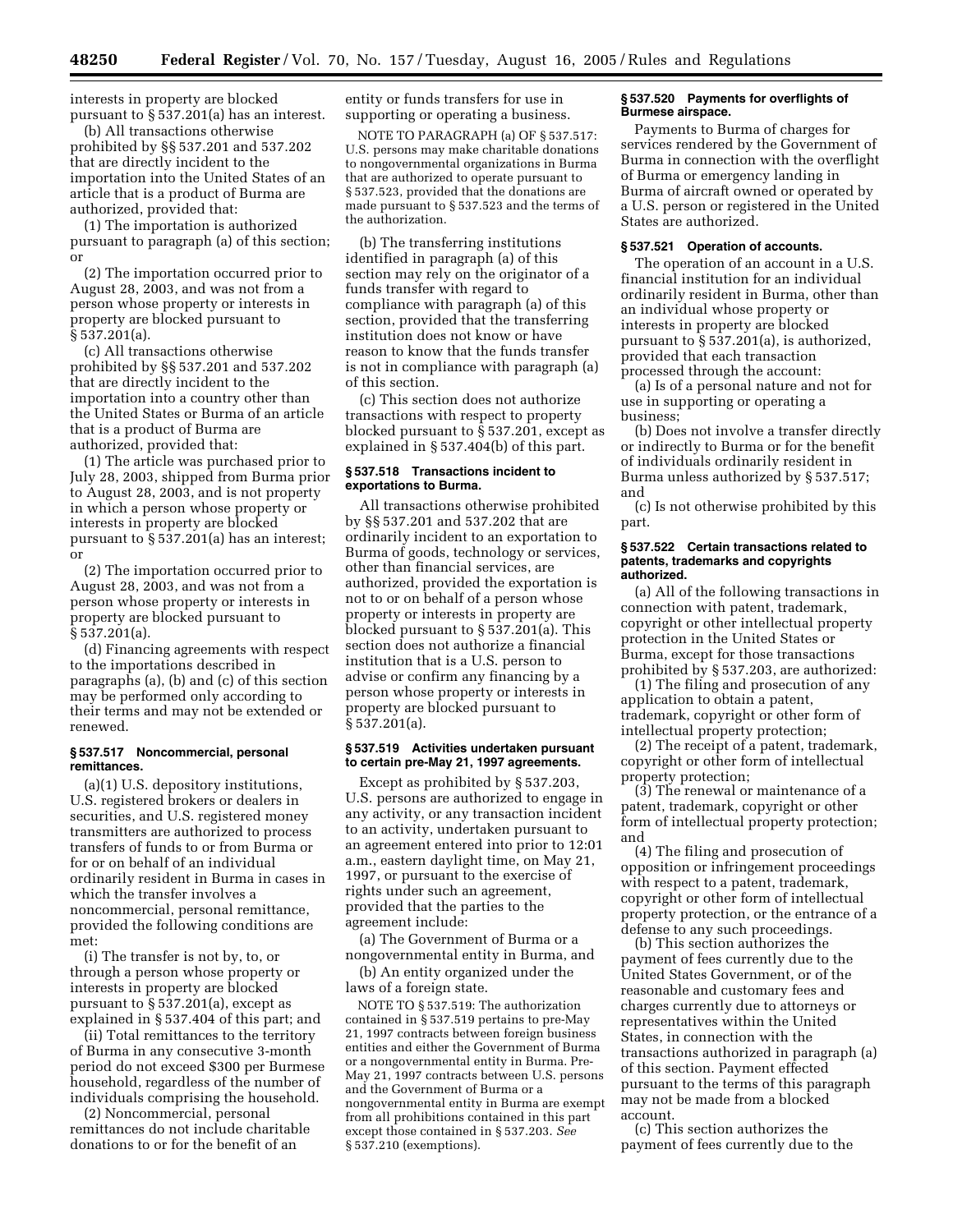Government of Burma, or of the reasonable and customary fees and charges currently due to attorneys or representatives within Burma, in connection with the transactions authorized in paragraph (a) of this section.

(d) Nothing in this section affects obligations under any other provision of law.

#### **§ 537.523 Authorization of nongovernmental organizations to engage in humanitarian or religious activities.**

(a) Specific licenses may be issued on a case-by-case basis authorizing nongovernmental organizations to engage in transactions otherwise prohibited by §§ 537.201 and 537.202 that are necessary for their humanitarian or religious activities in Burma. Applications for specific licenses must include:

(1) The organization's name in English, in the language of origin, and any acronym or other names used to identify the organization;

(2) Address and phone number of the organization's headquarters location;

(3) Identification of field offices and partner offices, including addresses and organizational names used;

(4) Identification of key staff, such as directors and senior officers, at the organization's headquarters and partner offices, including the nationality, citizenship, current country of residence, place and date of birth, and current position of each person identified;

(5) Identification of subcontracting organizations, if any, to the extent known or contemplated at the time of the application;

(6) Existing sources of income, such as official grants, private endowments, commercial activities;

(7) Financial institutions that hold deposits on behalf of or extend lines of credit to the organization (names of individuals and organizations shall be provided in English, in the language of origin, and shall include any acronym or other names used to identify the individuals or organizations);

(8) Independent accounting firms, if employed in the production of the organization's financial statements (names of individuals and organizations shall be provided in English, in the language of origin, and shall include any acronym or other names used to identify the individuals or organizations);

(9) A detailed description of the organization's humanitarian, environmental or religious activities and projects in countries or geographic areas subject to economic sanctions pursuant

to this chapter V, including, if applicable, a summary of all information provided in grant proposals or funding requests made in connection with the proposed activities;

(10) Most recent official registry documents, annual reports, and annual filings with the pertinent government, as applicable; and

(11) Names and addresses of organizations to which the applicant currently provides or proposes to provide funding, services or material support, to the extent known at the time of the application, as applicable.

(b) This section does not authorize transfers from blocked accounts.

NOTE TO § 537.523: Authorization pursuant to this section does not excuse a U.S. person from compliance with other applicable U.S. laws governing the exportation or reexportation of U.S.-origin goods, software, or technology (including technical data). *See, e.g.*, the Export Administration Regulations administered by the U.S. Department of Commerce (15 CFR parts 730–774).

#### **§ 537.524 Divestiture of U.S. person's investments in Burma.**

All transactions, except those prohibited by § 537.203, related to the divestiture or transfer to a foreign person of a U.S. person's share of ownership, including an equity interest, in the economic development of resources located in Burma are authorized. U.S. persons participating in such a transaction valued at more than \$10,000 are required, within 10 business days after the transaction takes place, to file a report for statistical purposes with the Office of Foreign Assets Control, U.S. Treasury Department, 1500 Pennsylvania Avenue NW.–Annex, Washington, DC 20220.

#### **§ 537.525 Transactions related to U.S. citizens residing in Burma.**

To the extent otherwise prohibited, U.S. citizens who reside on a permanent basis in Burma are authorized to pay their personal living expenses and engage in other transactions in Burma ordinarily incident to their routine and necessary personal maintenance.

#### **§ 537.526 Authorized transactions necessary and ordinarily incident to publishing.**

(a) To the extent that such activities are not exempt from this part, and subject to the restrictions set forth in paragraphs (b) through (d) of this section, U.S. persons are authorized to engage in all transactions necessary and ordinarily incident to the publishing and marketing of manuscripts, books, journals, and newspapers (collectively, ''written publications''), in paper or

electronic format. This section does not apply if the parties to the transactions described in this paragraph include the State Peace and Development Council of Burma or the Union Solidarity and Development Association of Burma, or any successor entity to any of the foregoing entities, or any person, other than personnel of academic and research institutions, acting or purporting to act directly or indirectly on behalf of the foregoing entities with respect to the transactions described in this paragraph. Pursuant to this section, the following activities are not prohibited, provided that U.S. persons ensure that they are not engaging, without specific authorization, in the activities identified in paragraph (d) of this section:

(1) Commissioning and making advance payments for identifiable written publications not yet in existence, to the extent consistent with industry practice;

(2) Collaborating on the creation and enhancement of written publications;

(3) Augmenting written publications through the addition of items such as photographs, artwork, translation, and explanatory text;

(4) Substantive and artistic editing of written publications;

(5) Payment of royalties for written publications;

(6) Creating or undertaking a marketing campaign to promote a written publication; and

(7) Other transactions necessary and ordinarily incident to the publishing and marketing of written publications as described in this paragraph (a).

(b) This section does not authorize transactions constituting the exportation or reexportation of financial services from the United States or by U.S. persons to Burma that are not necessary and ordinarily incident to the publishing and marketing of written publications as described above. For example, this section does not authorize U.S. persons to transfer funds to Burma relating to the following:

(1) The provision or receipt of individualized or customized services (including, but not limited to, accounting, legal, design, or consulting services), other than those necessary and ordinarily incident to the publishing and marketing of written publications, even though such individualized or customized services are delivered through the use of information and informational materials;

(2) The creation or undertaking of a marketing campaign for any person with respect to any service or product other than a written publication, or the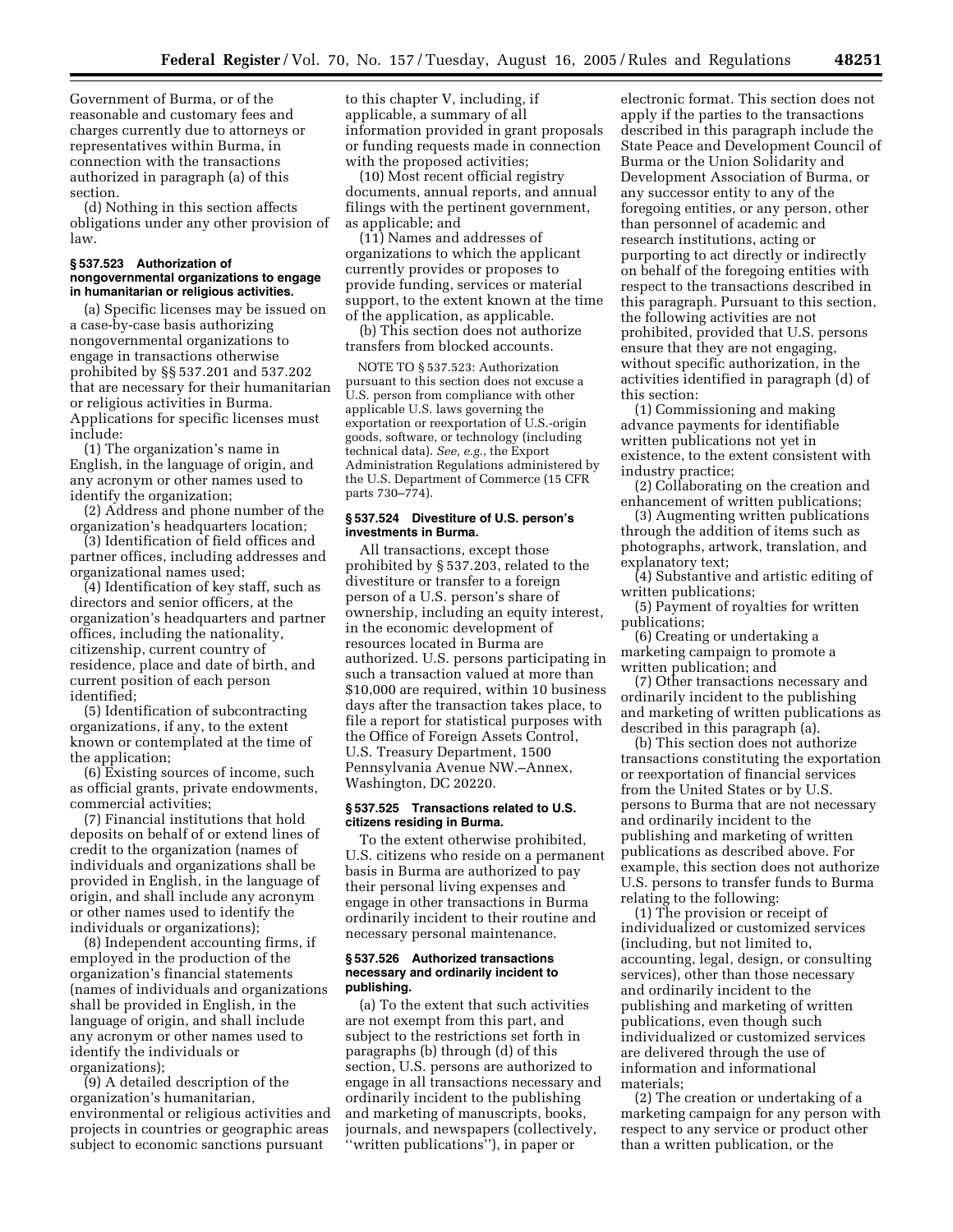creation or undertaking of a marketing campaign of any kind for the benefit of the State Peace and Development Council of Burma or the Union Solidarity and Development Association of Burma; or

(3) The operation of a publishing house, sales outlet, or other office in Burma.

(c) This section does not authorize U.S. persons to engage in transactions constituting the exportation or reexportation of financial services to Burma that relate to the services of publishing houses or translators in Burma unless such activity is primarily for the dissemination of written publications in Burma.

(d) This section does not authorize: (1) The importation into the United States of any article that is a product of Burma other than information and informational materials;

(2) Transactions constituting the exportation or reexportation of financial services from the United States or by U.S. persons to Burma that relate to the development, production, design, or marketing of technology specifically controlled by the International Traffic in Arms Regulations, 22 CFR parts 120 through 130 (ITAR), the Export Administration Regulations, 15 CFR parts 730 through 774 (EAR), or the Department of Energy Regulations set forth at 10 CFR part 810.

(3) Transactions constituting the exportation or reexportation of financial services from the United States or by U.S. persons to Burma that relate to the exportation of information or technology subject to the authorization requirements of 10 CFR part 810, or Restricted Data as defined in section 11(y) of the Atomic Energy Act of 1954, as amended, or of other information, data, or technology the release of which is controlled under the Atomic Energy Act and regulations therein;

(4) Transactions constituting the exportation or reexportation of financial services from the United States or by U.S. persons to Burma that relate to the exportation of information subject to license application requirements under the EAR. These EAR license application requirements cover not only the exportation of information controlled on the Commerce Control List, 15 CFR part 774, but also the exportation of any information subject to the EAR where a U.S. person knows or has reason to know that the information will be used, directly or indirectly, with respect to certain nuclear, missile, chemical and biological weapons, and nuclearmaritime end-uses. In addition, U.S. persons are precluded from exporting any information subject to the EAR to

certain restricted end-users, as provided in the Commerce Department's end-user and end-use based controls set forth at 15 CFR part 744; or

(5) Transactions constituting the exportation or reexportation of financial services from the United States or by U.S. persons to Burma that relate to the exportation of information subject to licensing requirements under the ITAR, or exchanges of information that are subject to regulation by other government agencies.

#### **Subpart F—Reports**

#### **§ 537.601 Records and reports.**

For provisions relating to required records and reports, see part 501, subpart C, of this chapter. Recordkeeping and reporting requirements imposed by part 501 of this chapter with respect to the prohibitions contained in this part are considered requirements arising pursuant to this part.

#### **Subpart G—Penalties**

#### **§ 537.701 Penalties.**

(a) Attention is directed to section 206 of the International Emergency Economic Powers Act (the ''Act'') (50 U.S.C. 1705), which is applicable to violations of the provisions of any license, ruling, regulation, order, direction, or instruction issued by or pursuant to the direction or authorization of the Secretary of the Treasury pursuant to this part or otherwise under the Act. Section 206 of the Act, as adjusted by the Federal Civil Penalties Inflation Adjustment Act of 1990 (Pub. L. 101–410, as amended, 28 U.S.C. 2461 note), provides that:

(1) A civil penalty not to exceed \$11,000 per violation may be imposed on any person who violates or attempts to violate any license, order, or regulation issued under the Act;

(2) Whoever willfully violates or willfully attempts to violate any license, order, or regulation issued under the Act, upon conviction, shall be fined not more than \$50,000, and if a natural person, may also be imprisoned for not more than 10 years; and any officer, director, or agent of any corporation who knowingly participates in such violation may be punished by a like fine, imprisonment, or both.

(b) The criminal penalties provided in the Act are subject to increase pursuant to 18 U.S.C. 3571.

(c) Attention is also directed to 18 U.S.C. 1001, which provides that whoever, in any matter within the jurisdiction of the executive, legislative, or judicial branch of the Government of the United States, knowingly and willfully falsifies, conceals, or covers up by any trick, scheme, or device, a material fact, or makes any materially false, fictitious, or fraudulent statement or representation, or makes or uses any false writing or document knowing the same to contain any materially false, fictitious, or fraudulent statement or entry shall be fined under title 18, United States Code, or imprisoned not more than five years, or both.

(d) Violations of this part may also be subject to relevant provisions of other applicable laws.

#### **§ 537.702 Prepenalty notice.**

(a) *When required*. If the Director of the Office of Foreign Assets Control has reason to believe that there has occurred a violation of any provision of this part or a violation of the provisions of any license, ruling, regulation, order, direction, or instruction issued by or pursuant to the direction or authorization of the Secretary of the Treasury pursuant to this part or otherwise under the International Emergency Economic Powers Act, and the Director determines that further proceedings are warranted, the Director shall notify the alleged violator of the agency's intent to impose a monetary penalty by issuing a prepenalty notice. The prepenalty notice shall be in writing. The prepenalty notice may be issued whether or not another agency has taken any action with respect to the matter.

(b) *Contents of notice*.—(1) *Facts of violation*. The prepenalty notice shall describe the violation, specify the laws and regulations allegedly violated, and state the amount of the proposed monetary penalty.

(2) *Right to respond*. The prepenalty notice also shall inform the respondent of the respondent's right to make a written presentation within the applicable 30-day period set forth in § 537.703 as to why a monetary penalty should not be imposed or why, if imposed, the monetary penalty should be in a lesser amount than proposed.

(c) *Informal settlement prior to issuance of prepenalty notice.* At any time prior to the issuance of a prepenalty notice, an alleged violator may request in writing that, for a period not to exceed 60 days, the agency withhold issuance of the prepenalty notice for the exclusive purpose of effecting settlement of the agency's potential civil monetary penalty claims. In the event the Director grants the request, under terms and conditions within the Director's discretion, the Office of Foreign Assets Control will agree to withhold issuance of the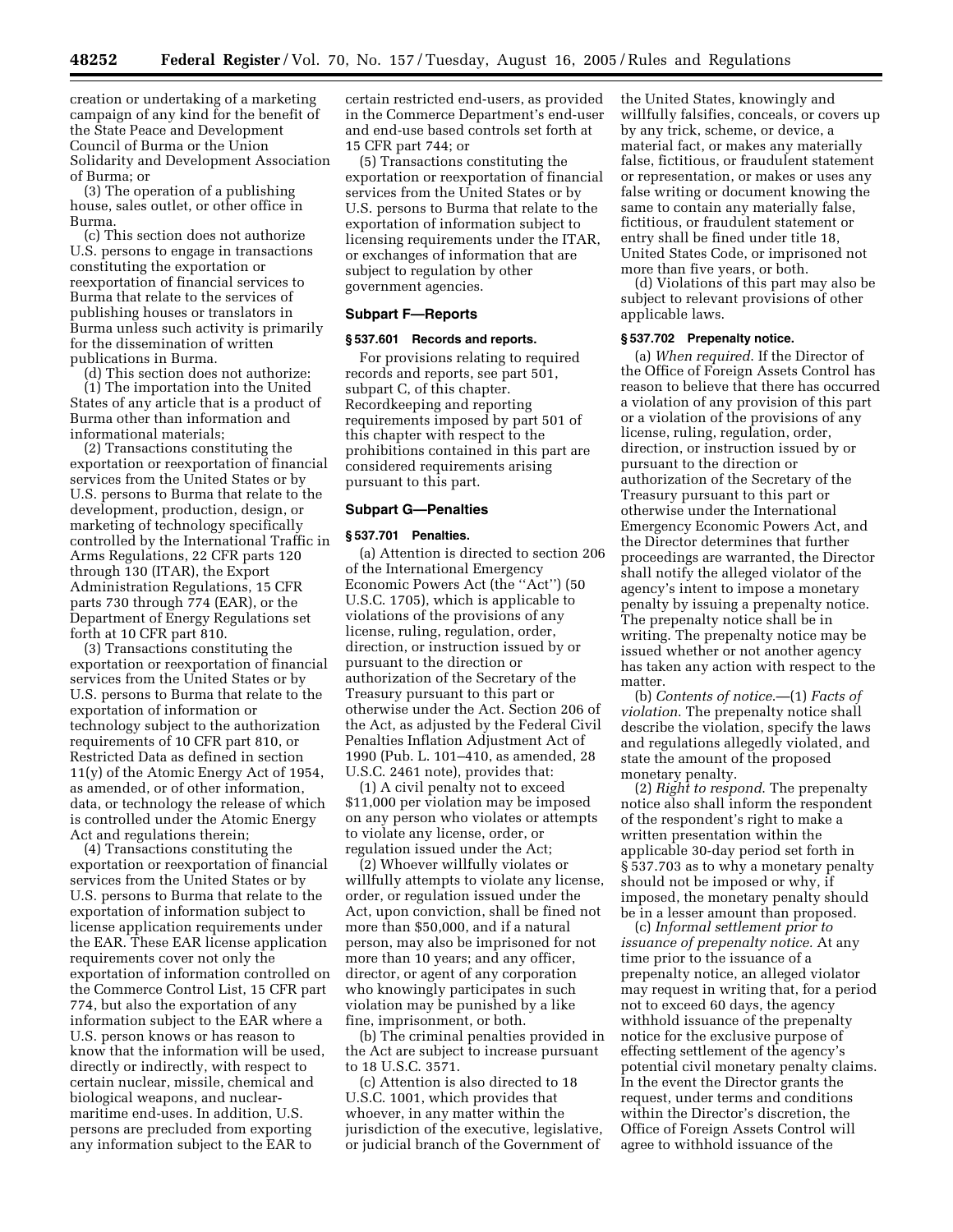prepenalty notice for a period not to exceed 60 days and will enter into settlement negotiations of the potential civil monetary penalty claim.

#### **§ 537.703 Response to prepenalty notice; informal settlement.**

(a) *Deadline for response*. The respondent may submit a response to the prepenalty notice within the applicable 30-day period set forth in this paragraph. The Director may grant, at the Director's discretion, an extension of time in which to submit a response to the prepenalty notice. The failure to submit a response within the applicable time period set forth in this paragraph shall be deemed to be a waiver of the right to respond.

(1) *Computation of time for response*. A response to the prepenalty notice must be postmarked or date-stamped by the U.S. Postal Service (or foreign postal service, if mailed abroad) or courier service provider (if transmitted to OFAC by courier) on or before the 30th day after the postmark date on the envelope in which the prepenalty notice was mailed. If the respondent refused delivery or otherwise avoided receipt of the prepenalty notice, a response must be postmarked or date-stamped on or before the 30th day after the date on the stamped postal receipt maintained at the Office of Foreign Assets Control. If the prepenalty notice was personally delivered to the respondent by a non-U.S. Postal Service agent authorized by the Director, a response must be postmarked or date-stamped on or before the 30th day after the date of delivery.

(2) *Extensions of time for response*. If a due date falls on a federal holiday or weekend, that due date is extended to include the following business day. Any other extensions of time will be granted, at the Director's discretion, only upon the respondent's specific request to the Office of Foreign Assets Control.

(b) *Form and method of response*. The response must be submitted in typewritten form and signed by the respondent or a representative thereof. The response need not be in any particular form. A copy of the written response may be sent by facsimile, but the original also must be sent to the Office of Foreign Assets Control Civil Penalties Division by mail or courier and must be postmarked or datestamped, in accordance with paragraph (a) of this section.

(c) *Contents of response*. A written response must contain information sufficient to indicate that it is in response to the prepenalty notice.

(1) A written response must include the respondent's full name, address,

telephone number, and facsimile number, if available, or those of the representative of the respondent.

(2) A written response should either admit or deny each specific violation alleged in the prepenalty notice and also state if the respondent has no knowledge of a particular violation. If the written response fails to address any specific violation alleged in the prepenalty notice, that alleged violation shall be deemed to be admitted.

(3) A written response should include any information in defense, evidence in support of an asserted defense, or other factors that the respondent requests the Office of Foreign Assets Control to consider. Any defense or explanation previously made to the Office of Foreign Assets Control or any other agency must be repeated in the written response. Any defense not raised in the written response will be considered waived. The written response also should set forth the reasons why the respondent believes the penalty should not be imposed or why, if imposed, it should be in a lesser amount than proposed.

(d) *Failure to Respond*. Where OFAC receives no response to a prepenalty notice within the applicable time period set forth in paragraph (a) of this section, a penalty notice generally will be issued, taking into account the mitigating and/or aggravating factors present in the record. If there are no mitigating factors present in the record, or the record contains a preponderance of aggravating factors, the proposed prepenalty amount generally will be assessed as the final penalty.

(e) *Informal settlement*. In addition to or as an alternative to a written response to a prepenalty notice, the respondent or respondent's representative may contact the Office of Foreign Assets Control as advised in the prepenalty notice to propose the settlement of allegations contained in the prepenalty notice and related matters. However, the requirements set forth in paragraph (f) of this section as to oral communication by the representative must first be fulfilled. In the event of settlement at the prepenalty stage, the claim proposed in the prepenalty notice will be withdrawn, the respondent will not be required to take a written position on allegations contained in the prepenalty notice, and the Office of Foreign Assets Control will make no final determination as to whether a violation occurred. The amount accepted in settlement of allegations in a prepenalty notice may vary from the civil penalty that might finally be imposed in the event of a formal determination of violation. In the event no settlement is reached, the time limit specified in

paragraph (a) of this section for written response to the prepenalty notice will remain in effect unless additional time is granted by the Office of Foreign Assets Control.

(f) *Guidelines*. Guidelines for the imposition or settlement of civil penalties by the Office of Foreign Assets Control have been codified in the Appendix to the Reporting, Procedures and Penalties Regulations, 31 CFR part 501.

(g) *Representation.* A representative of the respondent may act on behalf of the respondent, but any oral communication with the Office of Foreign Assets Control prior to a written submission regarding the specific allegations contained in the prepenalty notice must be preceded by a written letter of representation, unless the prepenalty notice was served upon the respondent in care of the representative.

#### **§ 537.704 Penalty imposition or withdrawal.**

(a) *No violation.* If, after considering any response to the prepenalty notice and any relevant facts, the Director of the Office of Foreign Assets Control determines that there was no violation by the respondent named in the prepenalty notice, the Director shall notify the respondent in writing of that determination and of the cancellation of the proposed monetary penalty.

(b) *Violation.*—(1) If, after considering any written response to the prepenalty notice, or default in the submission of a written response, and any relevant facts, the Director of the Office of Foreign Assets Control determines that there was a violation by the respondent named in the prepenalty notice, the Director is authorized to issue a written penalty notice to the respondent of the determination of the violation and the imposition of the monetary penalty.

(2) The penalty notice shall inform the respondent that payment or arrangement for installment payment of the assessed penalty must be made within 30 days of the date of mailing of the penalty notice by the Office of Foreign Assets Control.

(3) The penalty notice shall inform the respondent of the requirement to furnish the respondent's taxpayer identification number pursuant to 31 U.S.C. 7701 and that such number will be used for purposes of collecting and reporting on any delinquent penalty amount.

(4) The issuance of the penalty notice finding a violation and imposing a monetary penalty shall constitute final agency action. The respondent has the right to seek judicial review of that final agency action in federal district court.